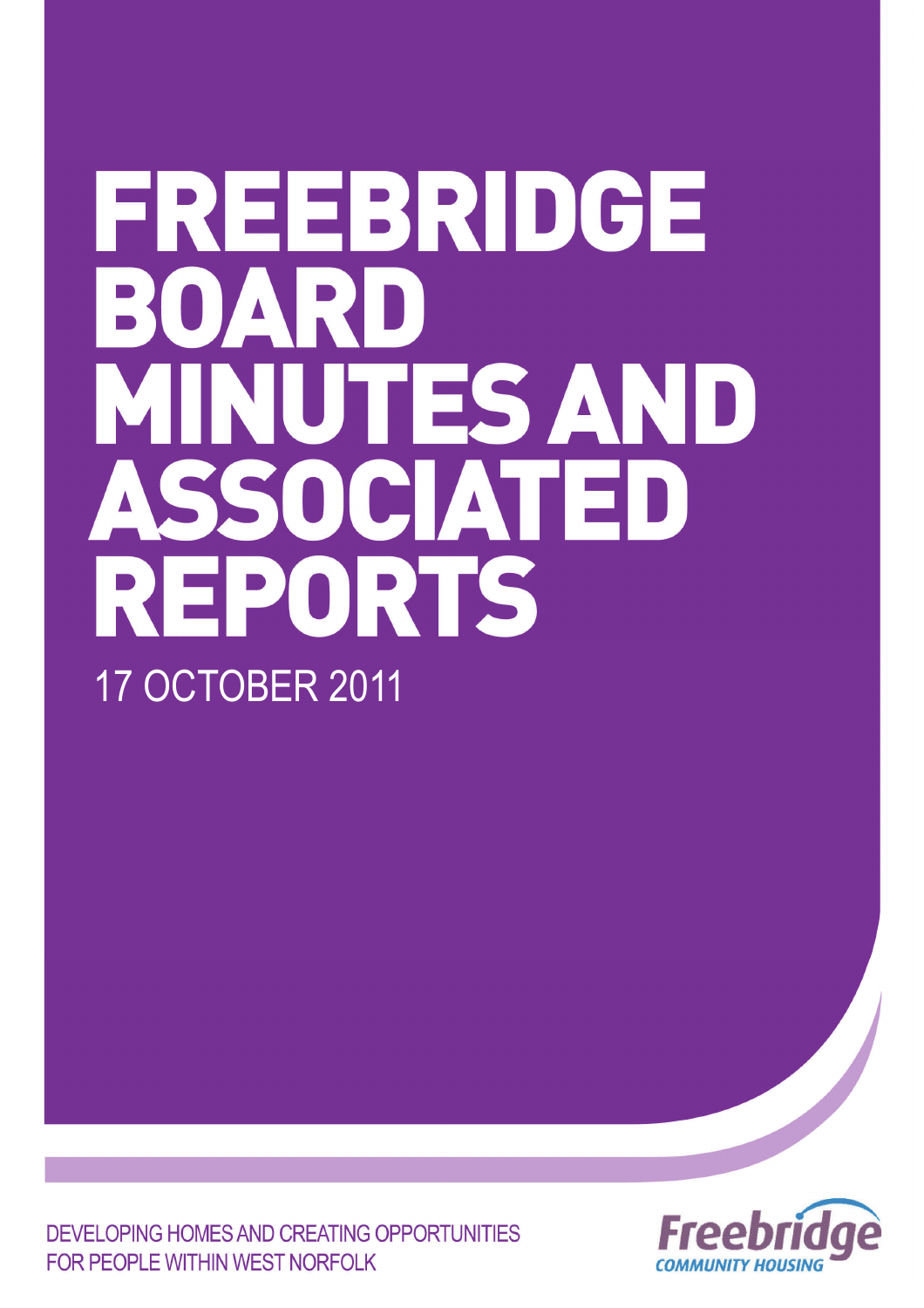### **FREEBRIDGE COMMUNITY HOUSING BOARD**

#### **Minutes of a Meeting of the Board held on Monday 17 October 2011 at 6.30pm in the Conference Room, Juniper House, Austin Street, King's Lynn**

#### **PRESENT:**

|                | Lesley Bambridge<br><b>Matthew Brown</b><br><b>Sylvia Calver</b><br><b>Steve Clark</b><br>Irene Gammon<br><b>Bill Guyan</b><br>Ray Johnson<br>Paul Leader<br>lan Pinches<br>Colin Sampson |                                                                                                                      |
|----------------|-------------------------------------------------------------------------------------------------------------------------------------------------------------------------------------------|----------------------------------------------------------------------------------------------------------------------|
| IN ATTENDANCE: |                                                                                                                                                                                           |                                                                                                                      |
|                | <b>Tony Hall</b>                                                                                                                                                                          | <b>Chief Executive</b>                                                                                               |
|                | Sean Kent                                                                                                                                                                                 | Executive Director (Resources)                                                                                       |
|                | Michelle Playford                                                                                                                                                                         | <b>Assistant Director of</b><br><b>Communications and Customer</b><br>Engagement (minute numbers<br>163/11 - 170/11) |
|                | Angus MacQueen                                                                                                                                                                            | <b>Company Secretary</b>                                                                                             |

#### **OBSERVER:**

Debby Ounsted - Campbell Tickell

#### **163/11 APPOINTMENT OF BOARD CHAIRMAN AND VICE-CHAIRMAN [\(click here to go to report\)](#page-10-0)**

#### **(a) Introduction**

The Company Secretary presented a report which sought to appoint the Board Chairman and Vice-Chairman.

#### **(b) Appointment of Board Chairman**

Ray Johnson was proposed and seconded for the position of Board Chairman. There being no other nominations, it was

**RESOLVED:** That Ray Johnson be appointed Board Chairman until the start of the first Board meeting following the 2012 Annual General Meeting.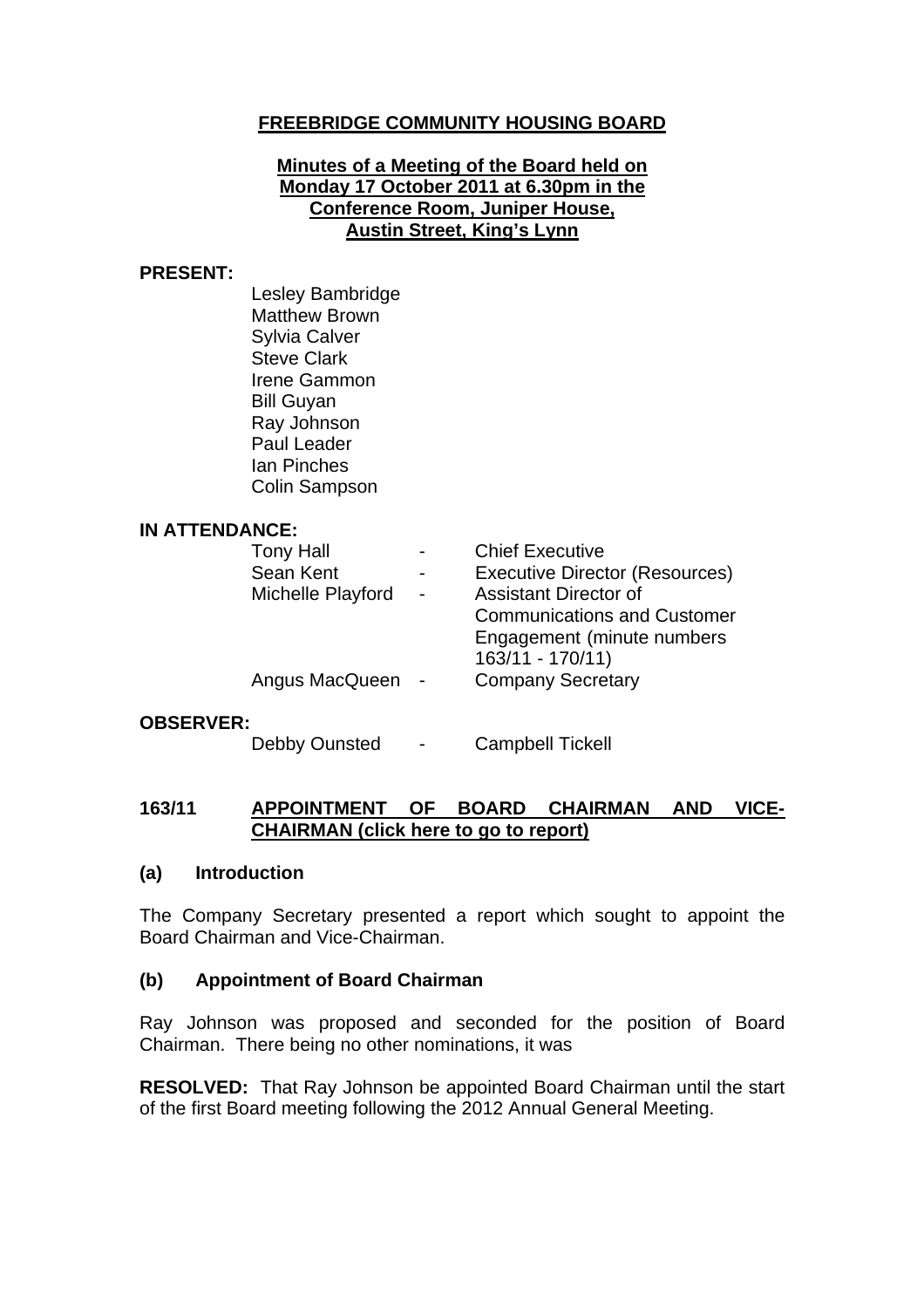### **(c) Appointment of Board Vice-Chairman**

Paul Leader was proposed and seconded for the position of Board Vice-Chairman. There being no other nominations, it was

**RESOLVED:** That Paul Leader be appointed Board Vice-Chairman until the start of the first Board meeting following the 2012 Annual General Meeting.

#### **164/11 APOLOGIES AND WELCOME**

An apology for absence was received from Michael Jervis. The Chairman welcomed Debby Ounsted of Campbell Tickell, who was observing the meeting as part of the Board's annual appraisal process.

#### **165/11 MINUTES**

The minutes of the ordinary meeting held on 5 September 2011 and of the special meeting held on 3 October 2011 were confirmed as correct records and signed by the Chairman.

#### **166/11 MATTERS ARISING**

#### **(a) Harpley Court Sheltered Scheme (Minute Number 144/11(b))**

In relation to the decommissioning of the Harpley Court sheltered scheme, the Chief Executive said that all residents of the scheme had been found alternative accommodation. It was hoped that all of the residents would be moved into their alternative accommodation by Christmas 2011, but this would depend on the completion of improvement works.

The best means of making the Harpley Court property secure while it was empty was now being considered. Efforts would be made to minimise the visual impact of this on those local residents whose homes faced the property.

Options for the future of the site were being assessed. These included both demolition and retention of the property.

Some local residents had expressed concerns about the decommissioning of the site and had contacted their Member of Parliament. He had been kept informed of progress, as had the Parish Council.

#### **(b) Issues Relating to the Executive Team (Minute Number 162/11)**

The Chief Executive gave an update in relation to the post of Executive Director (Operations).

### **167/11 DECLARATIONS OF INTEREST**

Steve Clark declared an interest in the item at minute number 178/11 – Appointment of Shareholders – as he was one of the applicants for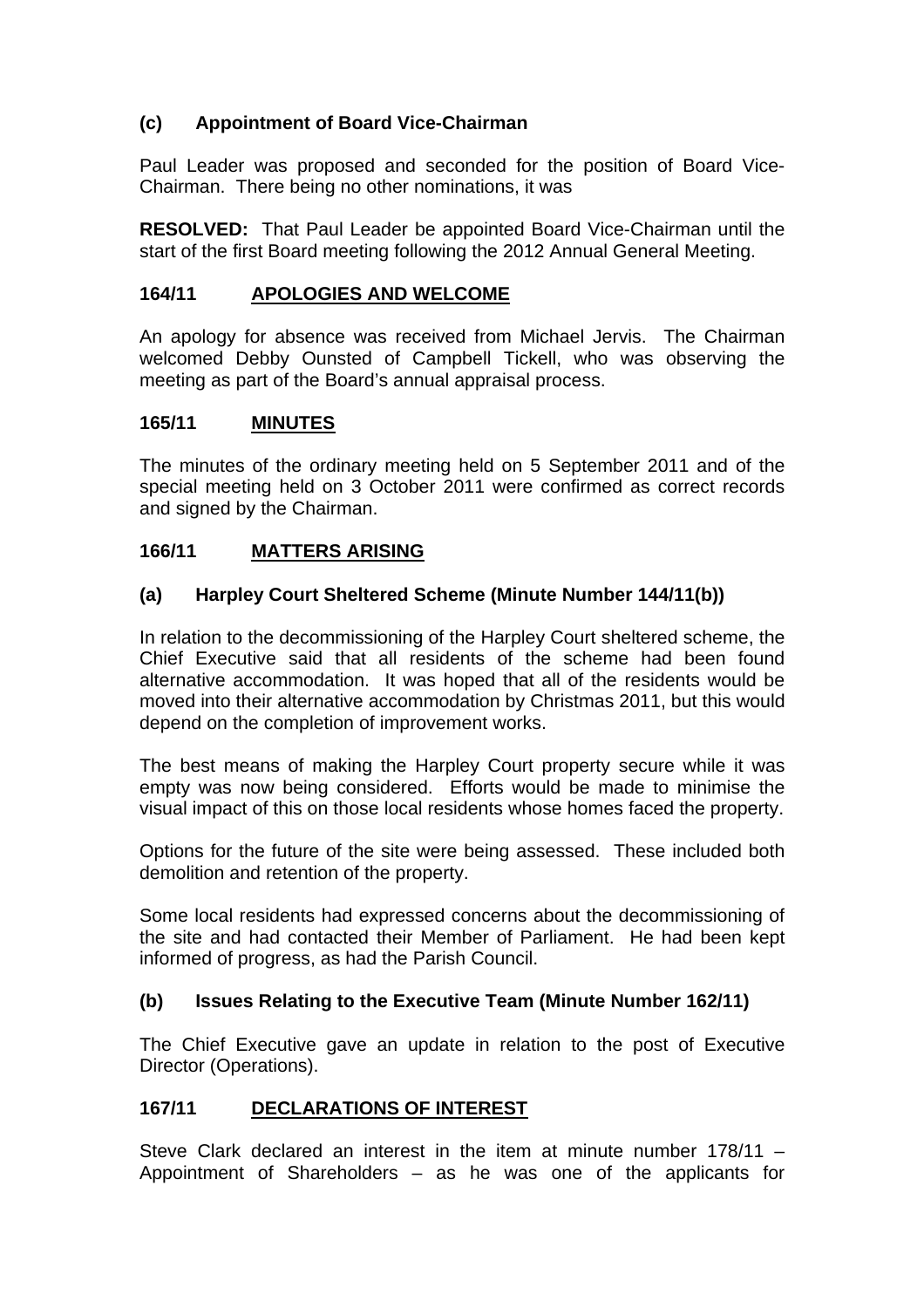shareholding. The Board was content that he should remain in the room during the item, but he did not vote.

It was noted that all board members could be affected by any decision to raise the level of the Loss of Earnings allowance, which would be considered under minute number 172/11 – Board Member Agreement Review.

#### **168/11 CHAIRMAN'S UPDATE**

The Chairman gave an update on his activities as Chairman since the last meeting.

As well as weekly meetings with the Chief Executive, the Chairman had attended the following:

- 8 September,  $e^2$  charity golf day
- 12 and 13 September, National Housing Federation (NHF) Conference in Birmingham
- 15 September, NHF Planning Sub-Committee in London
- 16 September, Housing update (Chartered Institute of Housing) in Cambridge
- 20 September, Freebridge AGM
- 23 September,  $e^2$  financial overview training in Bury St Edmund's
- 28 September, meeting with Tim Newenham, who would be the guest speaker at the forthcoming Board away weekend
- 3 October, special Board meeting
- 17 October, Board appraisals.

The Chairman also advised of the following events that he would be attending:

- 31 October, Board appraisals
- 4 and 5 November, Board away weekend
- 14 November, Board appraisals
- 25 November,  $e^2$  Equality and Diversity training
- 28 November, Chief Executive's Appraisal Panel.

### **169/11 CHIEF EXECUTIVE'S UPDATE**

#### **(a) Hillington Square**

The Chief Executive said that consultation on the final design for the Hillington Square project had been undertaken. This had included events at King's Lynn Town Hall and at Hillington Square itself. Good media coverage had been achieved. Issues raised during the consultation had included concerns about car parking, the loss of garages and the plans to replace some garages with shop units. The next step was for the Hillington Square Steering Group to consider detailed costings.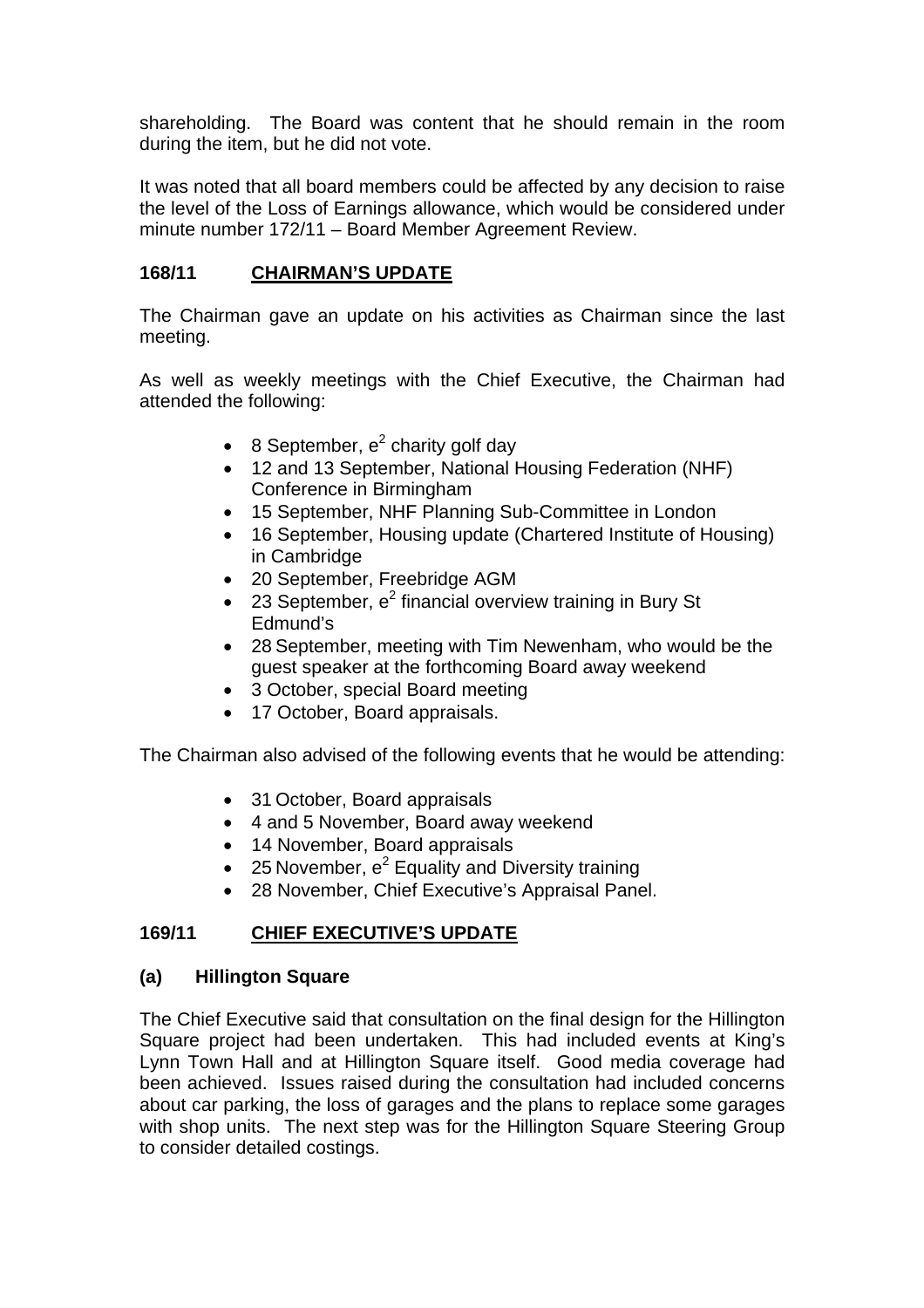The Board asked for its thanks to be passed on to the members of staff who had attended the consultation events, particularly those that had been outside office hours.

### **(b) Tenant Services Authority (TSA)**

The Chief Executive advised that Barbara McLellan, Freebridge's lead regulator at the TSA, would be observing the next Board meeting, on 5 December 2011. She would also be meeting with the Chairman and the Chief Executive on that day. The Executive Director (Resources) would be meeting on a separate occasion with Freebridge's financial analyst at the TSA. This was all part of the TSA's regular monitoring activities.

# **(c) Quality Social Housing, Real Estate Investment Trust**

The Chief Executive reported that it had not been possible to proceed with the Quality Social Housing Real Estate Investment Trust project, as, although similar projects were being pursued in other parts of the country, the Borough Council had been of the view that it did not meet planning guidelines on what constitutes social housing. Freebridge had suggested a local model to the Borough Council and this was being considered.

#### **(d) Amendment to the Localism Bill – Rural Exceptions Sites and the Preserved Right To Buy**

The Chief Executive said that Lord Best was seeking an amendment to the Localism Bill on behalf of the NHF, to address a contradiction in the law whereby local authorities could impose a requirement that new build was retained as social housing in perpetuity, whilst stock transfer associations were required to allow transferring tenants the Preserved Right to Buy. This was an issue which Freebridge had raised, and, in advance of discussion with Lord Attlee, Lord Best had contacted Freebridge to request a briefing. The outcome was awaited.

### **170/11 TENANT EMPOWERMENT SERVICE REVIEW**

Confidential item

### **171/11 [SHAREHOLDING POLICY REVIEW \(click here to go to](#page-13-0)  report)**

The Company Secretary presented a report which reviewed the Shareholding Policy.

**RESOLVED:** That the Shareholding Policy be approved, as presented.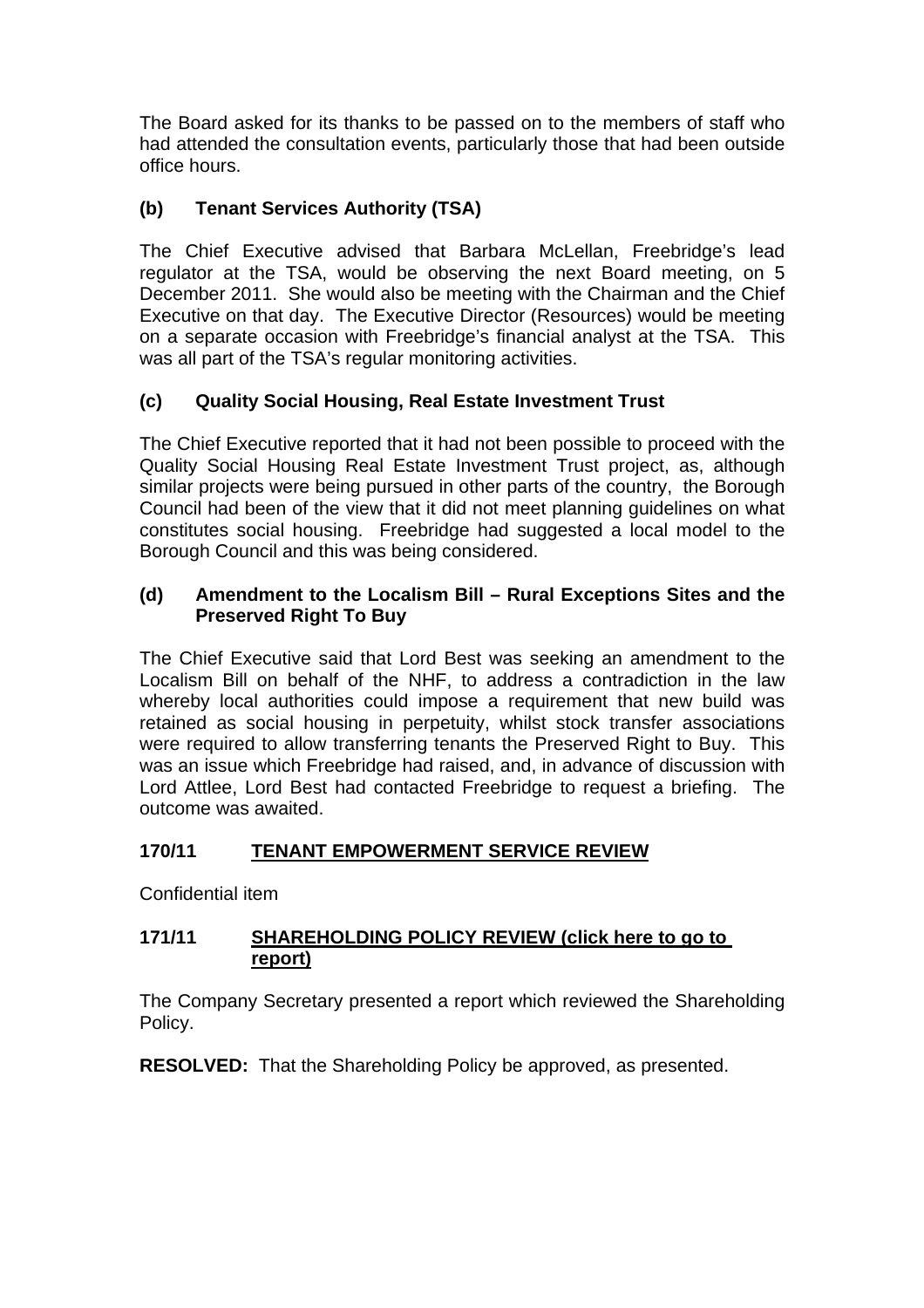#### **172/11 [BOARD MEMBER AGREEMENT REVIEW \(click here to go to](#page-18-0) report**

The Company Secretary presented a report which reviewed the Board Member Agreement, in particular the schedule of board members' expenses and allowances.

A member highlighted that the Minimum Wage had increased, and so the Carer's allowance should be amended accordingly.

### **RESOLVED:**

- 1) That the Board Member Loss of Earnings payment be increased in line with RPI to £52.60 per half day or evening, and that the Board Member Agreement be amended accordingly.
- 2) That the Board Member ICT allowances remain unchanged.
- 3) That the Board Member subsistence allowances remain unchanged.
- 4) That the Board Member carer's allowance be increased to £6.08, to reflect the increase to the Minimum Wage.

#### **173/11 EMPLOYEE DECLARATIONS OF INTEREST**

Confidential item

### **174/11 BOARD APPOINTMENTS [\(click here to go to report\)](#page-21-0)**

#### **(a) Introduction**

The Company Secretary presented a report which sought to appoint the Board's standing committees and make other Board appointments.

#### **(b) Appointment of Committees**

The Chairman suggested that the Board should review its committee structure, in light of the recent establishment of the tenant panel and the fact that there was now a more streamlined Board, of 12 rather than 15 members. He would be asking the Board to discuss this at its away weekend on 4-5 November 2011, and requested members to give it some consideration in advance of that event.

**RESOLVED:** That the Board's standing committees be appointed as follows:

| <b>Audit</b>       | <b>Operations</b>    | <b>Resources and Risk</b> |
|--------------------|----------------------|---------------------------|
| Lesley Bambridge   | <b>Matthew Brown</b> | <b>Matthew Brown</b>      |
| <b>Steve Clark</b> | <b>Steve Clark</b>   | <b>Sylvia Calver</b>      |
| Irene Gammon       | <b>Bill Guyan</b>    | <b>Michael Jervis</b>     |
| Paul Leader        | Ian Pinches          | Paul Leader               |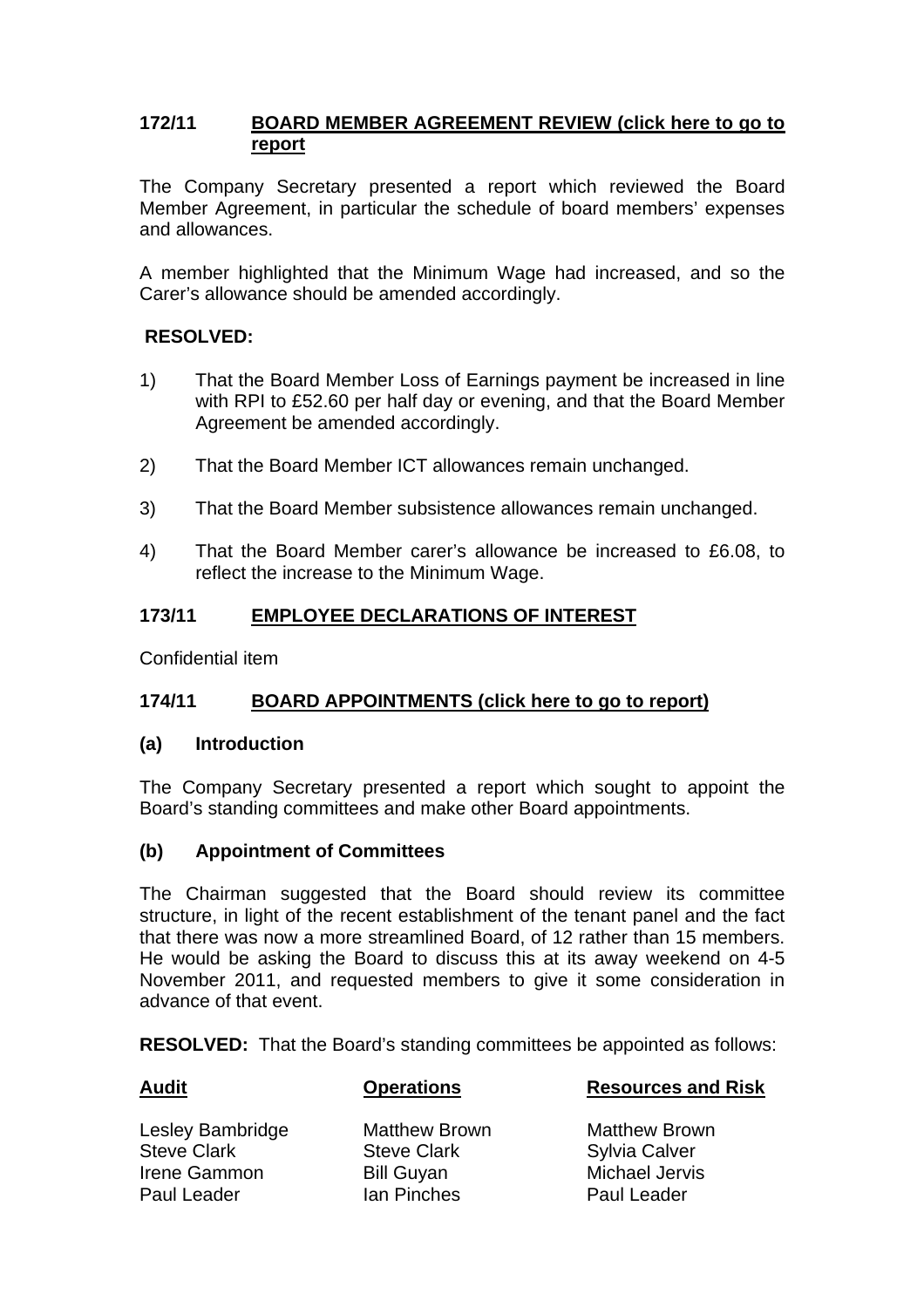Karen Sly (co-opted Chairman) member)

Ian Pinches Colin Sampson Ray Johnson (as Board

#### **(c) Appointment of Committee Chairmen and Vice-Chairmen**

**RESOLVED:** That the Chairmen and Vice-Chairmen of the standing committees be appointed as follows:

| Audit:                        | Chairman - Paul Leader<br>Vice-Chairman - Ian Pinches      |
|-------------------------------|------------------------------------------------------------|
| Operations:                   | Chairman - Steve Clark<br>Vice-Chairman - Colin Sampson    |
| <b>Resources</b><br>and Risk: | Chairman – Matthew Brown<br>Vice-Chairman - Michael Jervis |

#### **(d) Governance Working Group**

**RESOLVED:** That the Governance Working Group continue to comprise the Board Chairman, Board Vice-Chairman and the Chairman of each of the Board's standing committees, and that it is chaired by the Board Chairman.

#### **(e) Complaints Panel**

**RESOLVED:** That Sylvia Calver, Bill Guyan, Ray Johnson, Paul Leader and Colin Sampson be retained as members of the pool for the Complaints Panel, and that Lesley Bambridge be appointed to the pool.

### **(f) e2 Joint Members Group**

As some of the discussions within the  $e^2$  Joint Members Group had become very technical, Paul Leader and Bill Guyan offered to step down from the Group in favour of board members with directly relevant professional backgrounds.

The Chairman thanked Paul Leader and Bill Guyan for their hard work on behalf of Freebridge as members of the Group over a number of years.

**RESOLVED:** That Ray Johnson be retained as a Freebridge representative on the  $e^2$  Joint Members Group, and that Steve Clark and Ian Pinches be appointed to the Group.

### **(g) Hillington Square Steering Group**

**RESOLVED:** That Irene Gammon and Ray Johnson be retained as the Board's representatives on the Hillington Square Steering Group.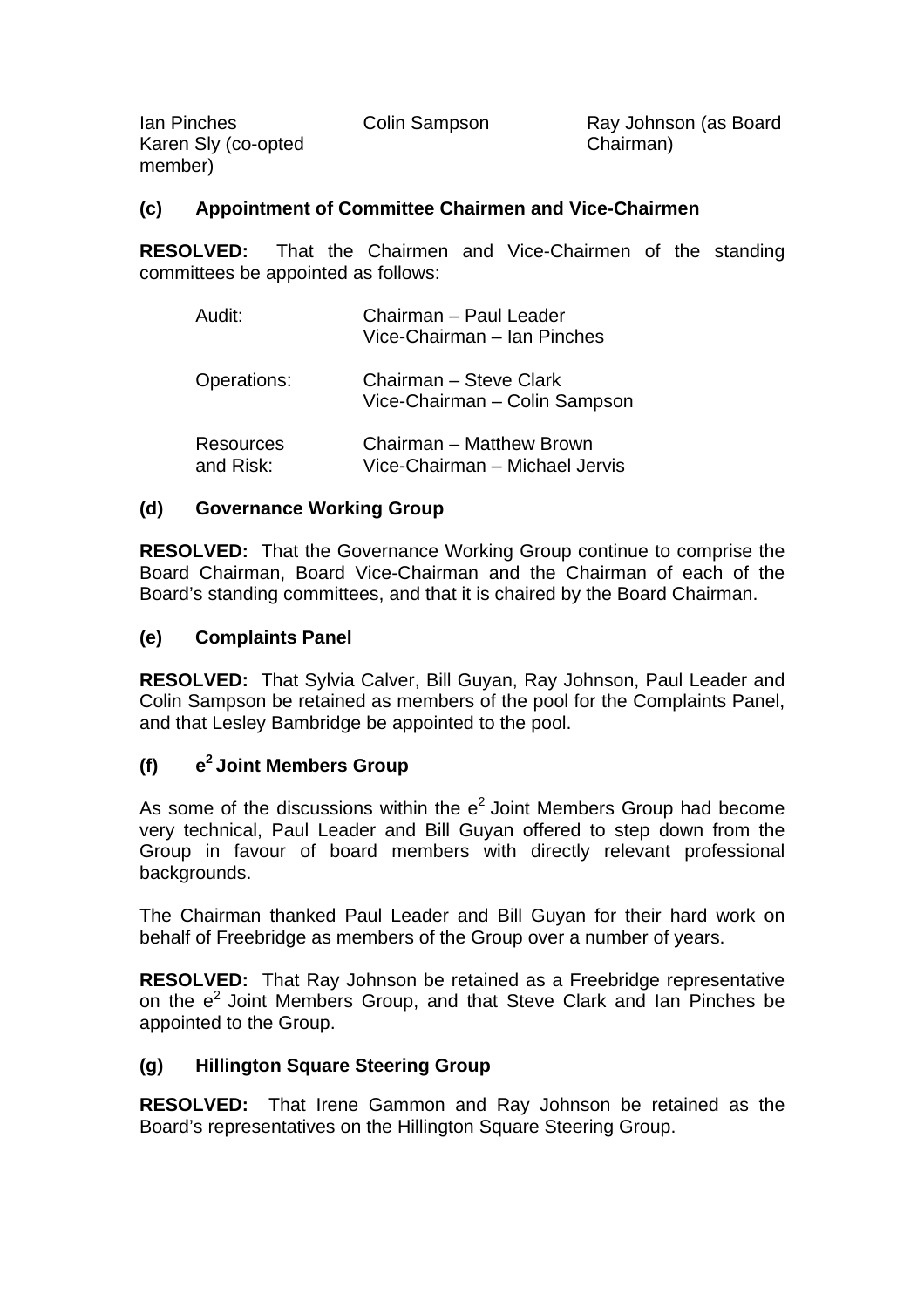#### **175/11 CONTINUOUS RECORDING (CORE) OF LETTINGS AND SALES 2010/11 [\(click here to go to report\)](#page-24-0)**

The Executive Director (Resources) presented a report which compared lettings in 2010/11 with those in 2009/10, to identify any trends or indicators that could affect the way that Freebridge managed its housing stock.

The Executive Director (Resources) highlighted that the total number of lettings had reduced from 693 in 2009/10 to 465 in 2010/11. However, a detailed analysis of the figures had revealed no significant changes in terms of proportions.

The Board noted the report.

#### **176/11 [BLACK & MINORITY ETHNIC \(BME\) TARGETS \(click here to](#page-26-0) go to report)**

The Executive Director (Resources) presented a report which sought to reset the BME target for lettings, governing body membership and staffing.

The Board noted in particular that there had been a significant increase in the number of people on the housing waiting list in King's Lynn and West Norfolk over the past year. In answer to a question, the Chief Executive said that this was unlikely to be the result of people losing their homes, but probably reflected the downturn in turnover and the reduction in Government subsidy for new build. The Board acknowledged that, under this current situation, it was extremely important to ensure that Freebridge made the best possible use of its limited resources and investigated all means of providing more homes.

In answer to questions, officers made the following points:

- Mortgage rescue was being considered. However, it was a very high risk initiative and involved significant expenditure to help very few people. It may be difficult to find a scheme that provided value for money.
- A breakdown of BME lettings by age range was not available at present, but may be in future years as systems developed.
- The figure for total lettings in 2009/10 in this report was different from that in the CORE report, as this report only reflected lettings where ethnicity had been declared, and there was no obligation to declare ethnicity.

**RESOLVED:** That a new BME lettings target of 11.44% be adopted, to be applied also to staff appointments/promotions and Board membership, and to be reviewed annually.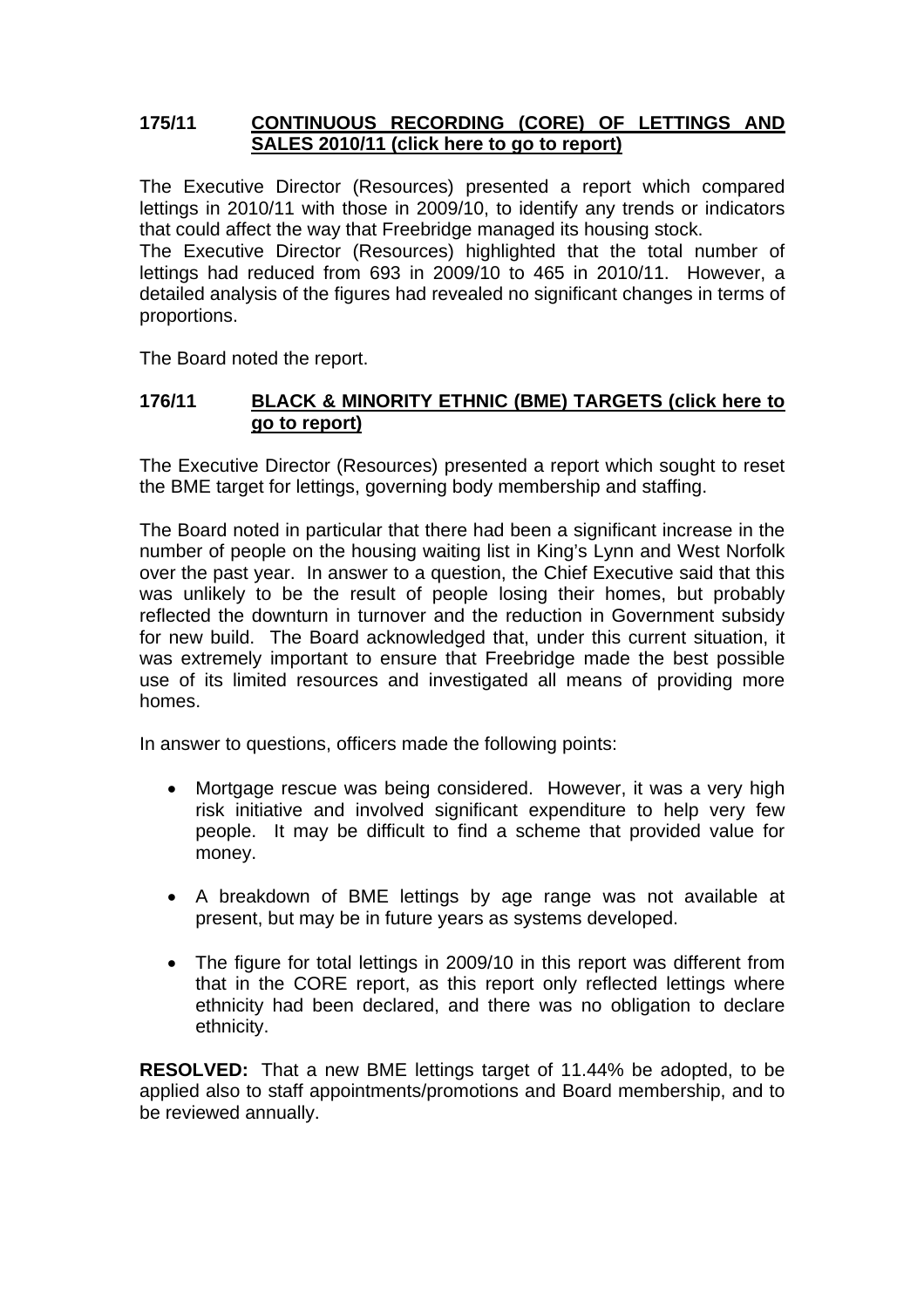#### **177/11 MEETINGS TIMETABLE 2012 [\(click here to go to report\)](#page-28-0)**

The Company Secretary presented the proposed timetable of Board, committee and AGM meetings in 2012.

**RESOLVED:** That the 2012 meetings timetable be approved, as presented.

**178/11 APPOINTMENT OF SHAREHOLDERS** (report not available – confidential)

The Company Secretary presented a report which requested the Board to consider applications for shareholding.

#### **RESOLVED:**

- 1) That the application for tenant shareholding described in the report be approved.
- 2) That Steve Clark be appointed as an independent shareholder.

#### **179/11 URGENT ACTION TAKEN – SIGNING OF DOCUMENTS FOR**  EASTERN PROCUREMENT CONSORTIUM **AGREEMENT** (report not available – confidential)

The Board noted a request for urgent action that had been approved, to agree to the signing of documents relating to the Eastern Procurement Consortium.

#### **180/11 URGENT ACTION TAKEN – PROVISION OF A TENANCY TO CLOSE RELATIVE OF AN EXISTING EMPLOYEE** (report not available – confidential)

The Board noted a request for urgent action that had been approved, to provide a tenancy to a close relative of an existing employee.

#### **181/11 WORK UPDATE** (report not available – confidential)

The Company Secretary presented the work update, which included the following:

- Action Sheet
- Future Work Programme of the Board.

The Board noted the update.

#### **182/11 ANY OTHER BUSINESS**

There was no other business.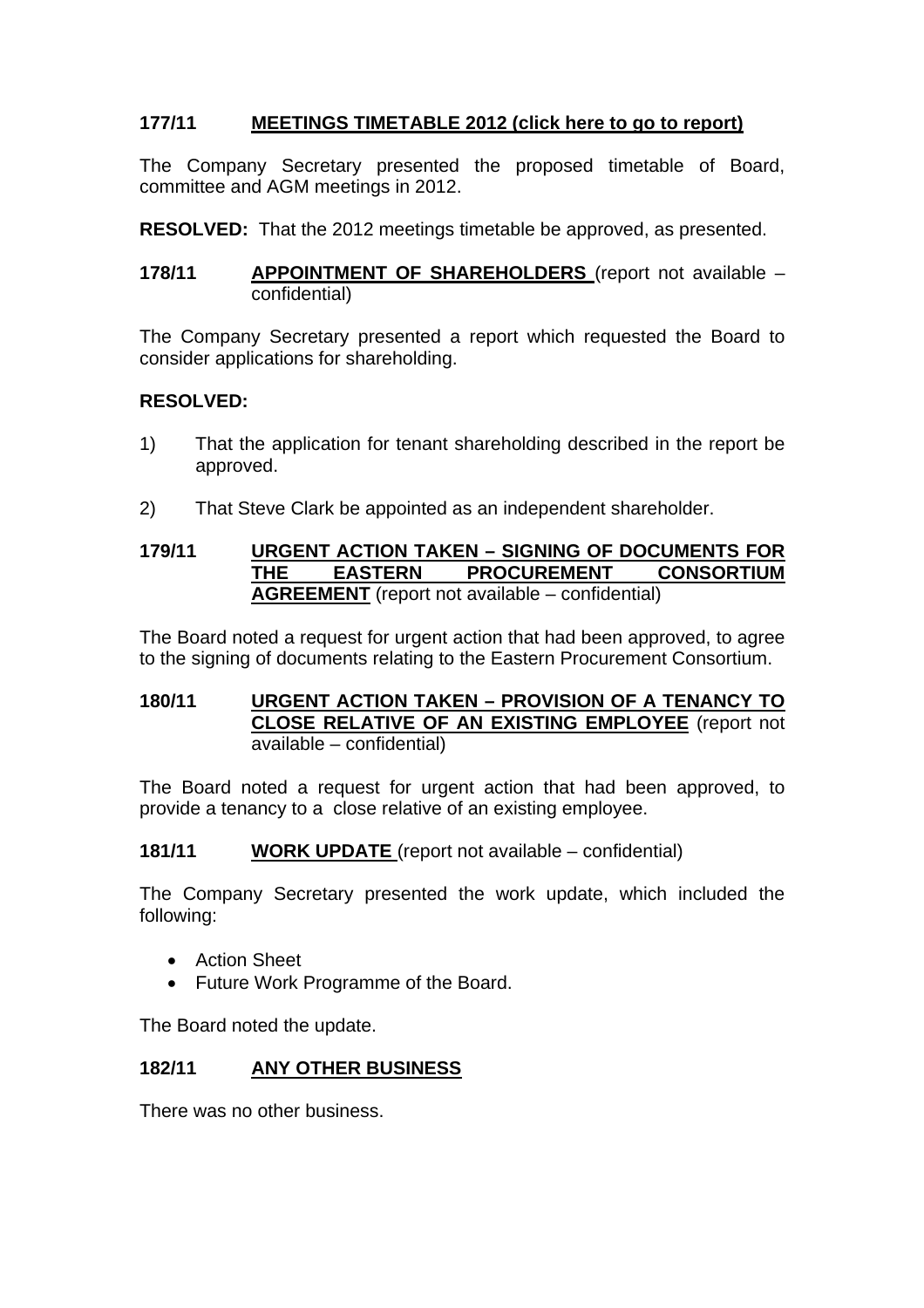### **183/11 NEXT MEETING**

The Board noted that its next meeting was scheduled for Monday 5 December 2011 at 6.30pm.

**The meeting closed at 7.40pm.** 

**CHAIRMAN**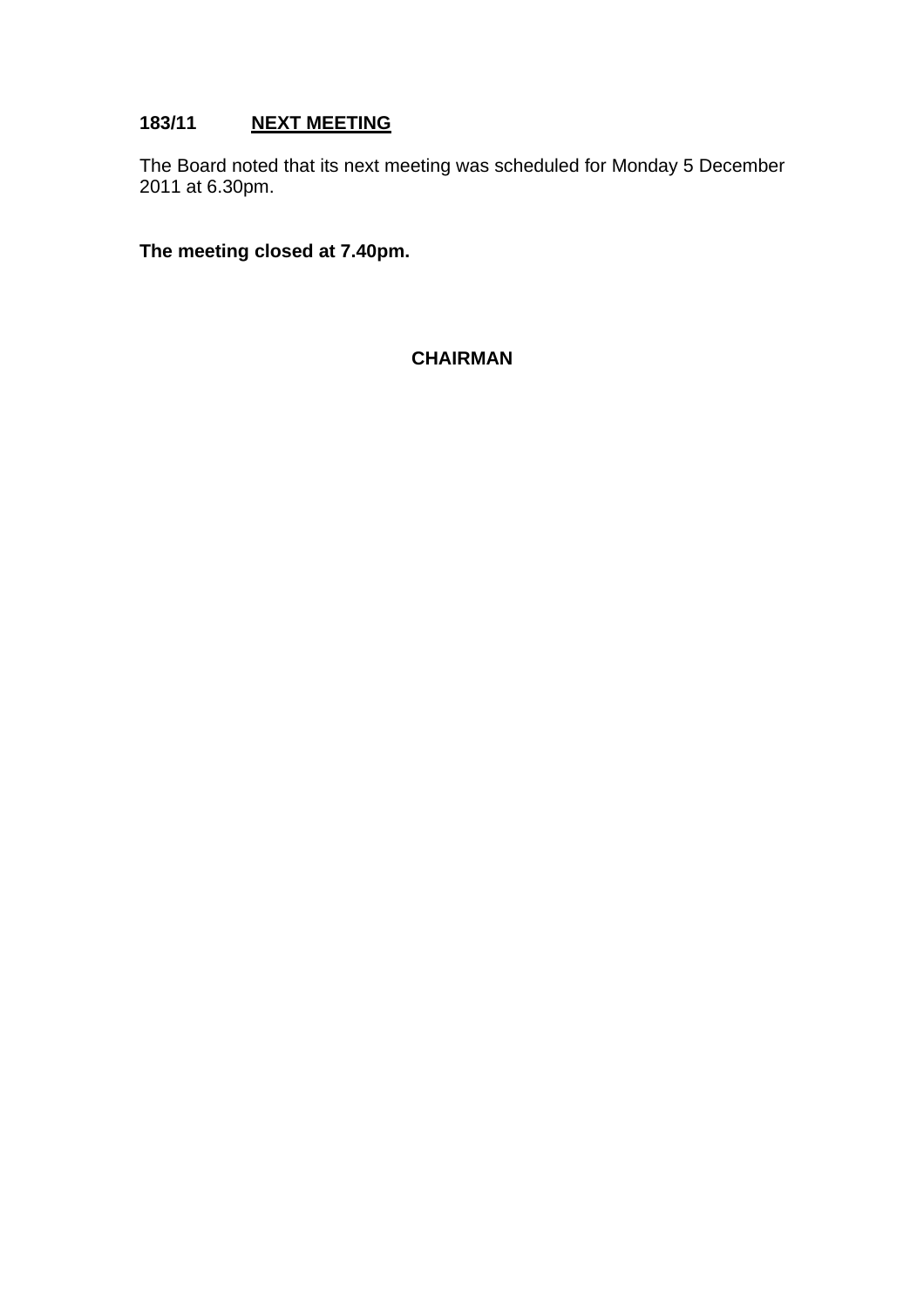# <span id="page-10-0"></span>**Freebridge Community Housing The Report to the Board**

| <b>Author</b>            |  | Angus MacQueen | <b>Report Type</b>                 | <b>Impact</b> |               |     |
|--------------------------|--|----------------|------------------------------------|---------------|---------------|-----|
| <b>Related Work Ref.</b> |  |                | <b>For Decision</b>                | <b>High</b>   | <b>Medium</b> | Low |
|                          |  |                | <b>For Information</b>             |               |               |     |
| <b>Consultation</b>      |  |                | All board members, Chief Executive |               |               |     |

#### **Board Meeting Date: 17 October 2011**

#### **Report Title: Appointment of the Board Chairman and Vice-Chairman**

**Purpose:** To appoint the Board's Chairman and Vice Chairman.

**Policy/Strategy Implications:** Freebridge's Rules require the Board Chairman to be appointed at the first Board meeting after the AGM. Freebridge's Standing Orders require the Board Vice-Chairman to be appointed annually.

**Financial and VFM Implications:** None

**Customer Care/Equality and Diversity Implications:** None directly arising from this report.

#### **Risk Assessment (cross-reference with Freebridge Risk Map):**

Risk 1.1 – Failure to Comply with Regulatory and Legislation Requirements – Critical Impact, High Likelihood. It is intended that this report will assist the Board to achieve the regulatory requirement of good governance.

Risk 1.4 – Skill Deficiency in Board or Management Team – Critical Impact, High Likelihood. It is intended that board members will be appointed to positions that best fit their skills.

**Recommendations:** It is recommended that the Board:

(i) Appoint the Board's Chairman and Vice-Chairman.

#### **1.0 Appointing the Chairman and Vice-Chairman**

- 1.1 The Board is requested to appoint its Chairman and Vice-Chairman for the ensuing year.
- 1.2 It is suggested that, in appointing the Chairman and Vice-Chairman, Board members consider paragraph 2.1 of Standing Order 5, which describes the role and responsibilities of the Chairman, set out below.

 *The responsibilities of the Board Chairman are to:* 

*a. ensure the efficient conduct of the Board's business and of the Association's general meetings;*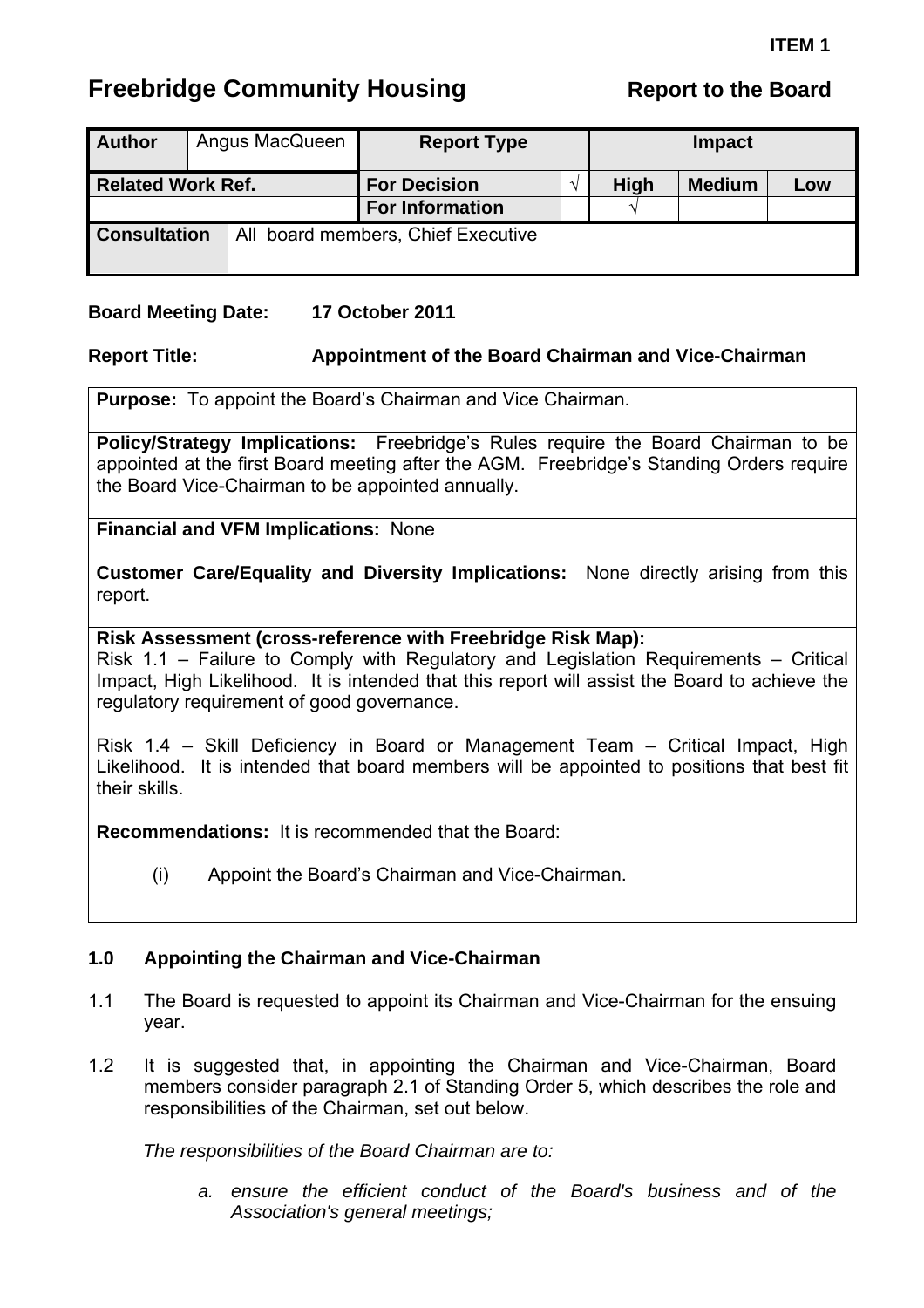- *b. ensure that the organisation provides appropriate role profiles and competency frameworks for all Board members;*
- *c. ensure that all Board Members are given the opportunity to express their views, and that appropriate standards of conduct and behaviour are maintained in accordance with the code of conduct approved by the Board;*
- *d. establish a constructive working relationship with, and provide support for, the Association's Chief Executive, and ensure that the Board as a whole acts in partnership with the Executive Directors;*
- *e. ensure that the Board delegates sufficient authority to its Committees, the Chairman, the Association's Chief Executive and others to enable the business of the Association to be carried out effectively between meetings of the Board; and also to ensure that the Board monitors the use of these delegated powers:*
- *f. ensure that the Board receives professional advice when it is needed, either from its staff or from external sources;*
- *g. ensure that the Association follows the recommendations of the National Housing Federation Code of Governance 2009 – "Excellence in Governance – Code for Members";*
- *h. represent the Association as appropriate;*
- *i. take decisions delegated to the Chairman;*
- *j. in consultation with the Resources and Risk Committee, to ensure that proper arrangements are in place to appraise the performance of the Chief Executive and to determine the remuneration of the Chief Executive and Executive Directors;*
- *k. ensure, when necessary, that the Chief Executive is replaced in a timely and orderly fashion;*
- *l. lead on the appraisal process to ensure proper and appropriate arrangements for the overall Board appraisal and that of individual Board members, including the Chairman and Vice-Chairman;*
- *m. implement a succession plan for future Board membership;*
- *n. ensure that the level of any agreed Board member remuneration results from an approved process that minimises the potential for conflicts of interest;*
- *o. ensure that the Board agrees the role of the Vice-Chairman.*
- 1.3 Furthermore, the Board has previously agreed the role profile of the Board Vice-Chairman as follows:
	- *a. To support the Chairman of the Board in his/her role.*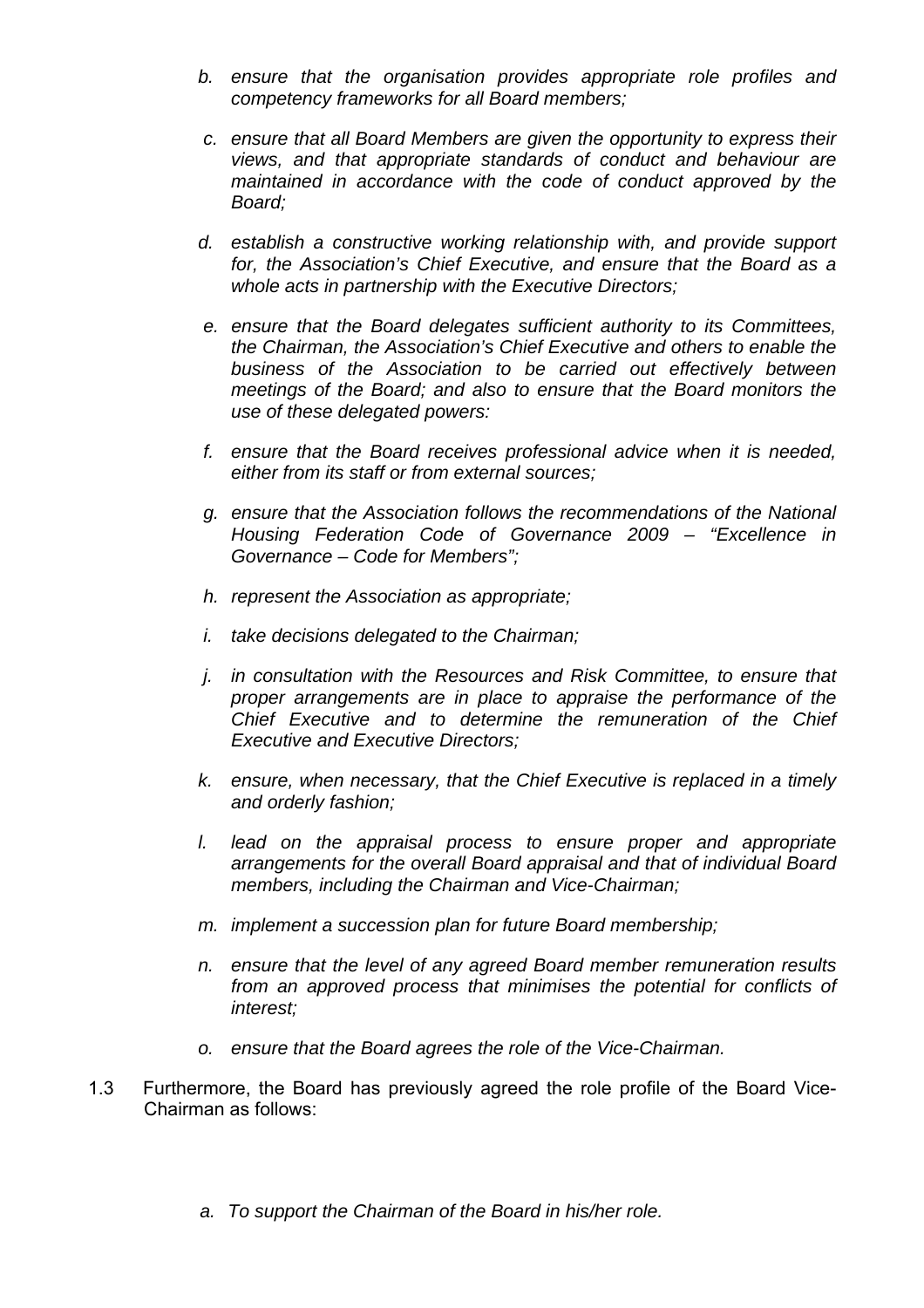- *b. To undertake the role of the Board Chairman in their absence, including the signing of documents.*
- *c. To carry out the Board Chairman's appraisal.*
- 1.4 All Board members have been asked to indicate whether they are intending to put themselves forward for appointment to the positions of Board Chairman or Vice-Chairman. At the time of writing, one Board member has indicated a wish to be considered for the position of Board Chairman, namely the existing Chairman Ray Johnson, whilst one Board member has indicated a wish to be considered for the position of Board Vice-Chairman, namely the existing Vice-Chairman Paul Leader.
- 1.5 There being a precedent, which resulted in effective appointments, it is suggested that the following process **(a – h)** is followed:
- *a. Company Secretary conducts the meeting until Chairman is appointed.*
- *b. Board members willing to be considered for the position of Chairman invited to make themselves known to the Board.*
- *c. Proposers and seconders invited for those Board members who have declared that they are willing to be considered for the position of Chairman.*
- *d. Board members each vote for one candidate by secret ballot.*
- *e. Board members invited to select a panel of three Board members who have not been nominated for the position of Chairman (one Independent, one Tenant and one Councillor) to oversee the vote counting.*
- *f. Votes counted in the presence of the panel selected at e. above.*
- *g. Company Secretary announces result of ballot and newly elected Chairman takes over the meeting immediately.*
- *h. Chairman repeats the process described in b f in respect of the Vice-Chairman appointment.*

If there is only one candidate with a proposer and seconder, that candidate will be appointed to the position and stages d – f will not be required.

In the event of a tied result in respect of the appointment to the position of Chairman at the first attempt, the Company Secretary will move to appoint the Vice-Chairman, who will then re-run the process for the appointment of Chairman.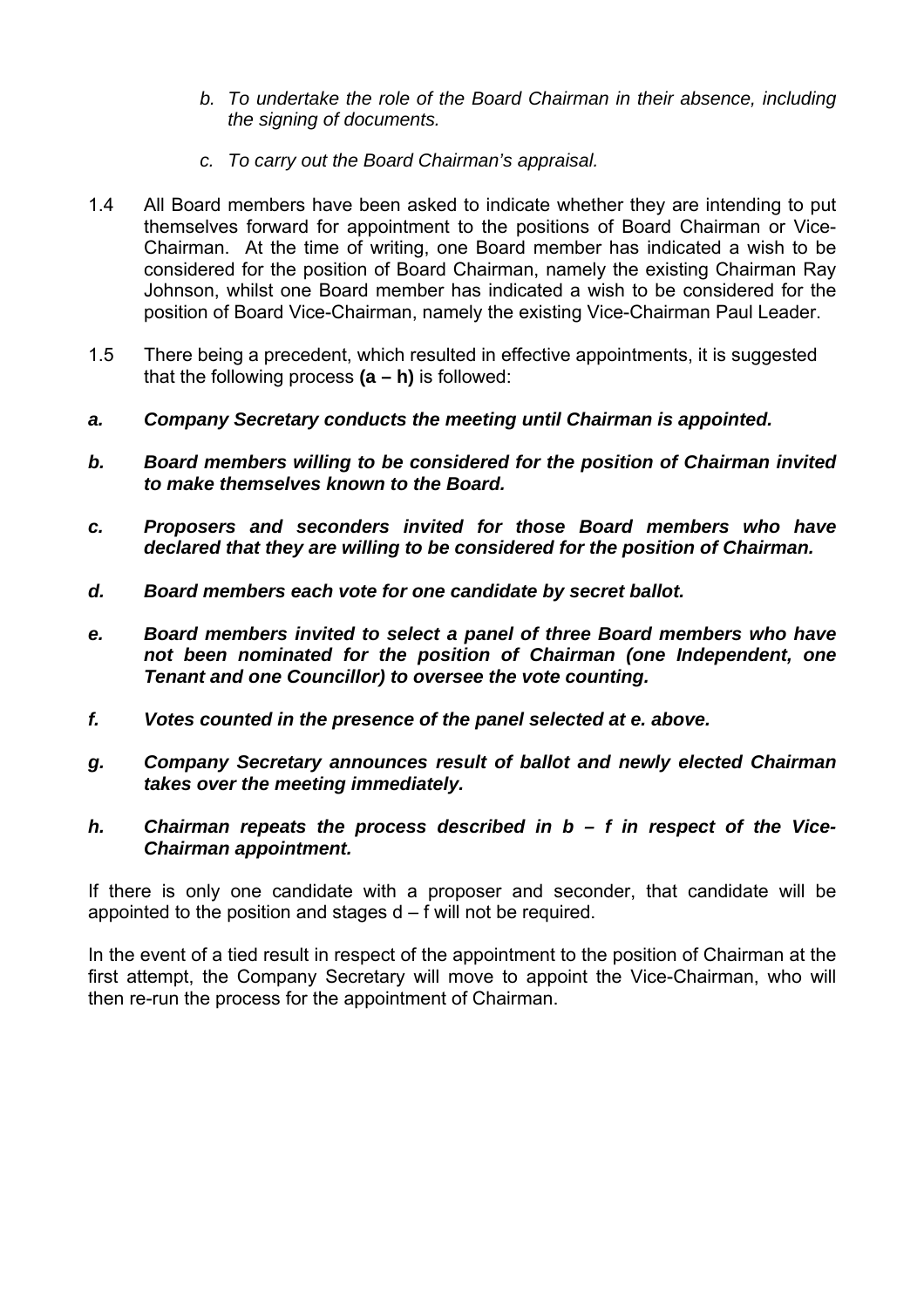<span id="page-13-0"></span>

| <b>Author</b>            |  | Angus MacQueen         | <b>Report Type</b>     |  | Impact      |               |     |
|--------------------------|--|------------------------|------------------------|--|-------------|---------------|-----|
| <b>Related Work Ref.</b> |  |                        | <b>For Decision</b>    |  | <b>High</b> | <b>Medium</b> | Low |
|                          |  |                        | <b>For Information</b> |  |             |               |     |
| <b>Consultation</b>      |  | <b>Chief Executive</b> |                        |  |             |               |     |

#### **Meeting Date: 17 October 2011**

#### **Report Title: Shareholding Policy Review**

**Purpose:** To review the Shareholding Policy.

**Policy/Strategy Implications:** As set out in the report.

**Finance and VFM Implications:** None directly arising from this report.

**Customer Care/Equality and Diversity Implications:** These are considered within the Policy.

#### **Risk Assessment (cross-reference with Freebridge Risk Map):**

Risk 1.1 – Failure to Comply with Regulatory and Legislation Requirements – Critical Impact, High Likelihood. It is intended that the contents of this report will help Freebridge to meet the regulatory requirement for good governance arrangements.

Risk 12 – Failure to address equality and diversity issues effectively – Impact Marginal, Likelihood Significant. The undertaking of Equality Impact Assessment will mitigate against this risk.

**Recommendations:** It is recommended that the Board:

(i) Approve the Shareholding Policy, as attached.

#### **1.0 Background**

- 1.1 The Shareholding Policy has been reviewed in line with the usual two-yearly cycle for policy reviews.
- 1.2 As a result of the review, a few changes to the Policy are suggested. These are highlighted at Appendix 1.
- 1.3 The suggested amendments are generally minor. However, the following two are perhaps worthy of some explanation:

**Tenant Shareholding (Section 3.1):** It was originally intended to re-advertise shareholding to all tenants on at least an annual basis. In fact, our practice has been to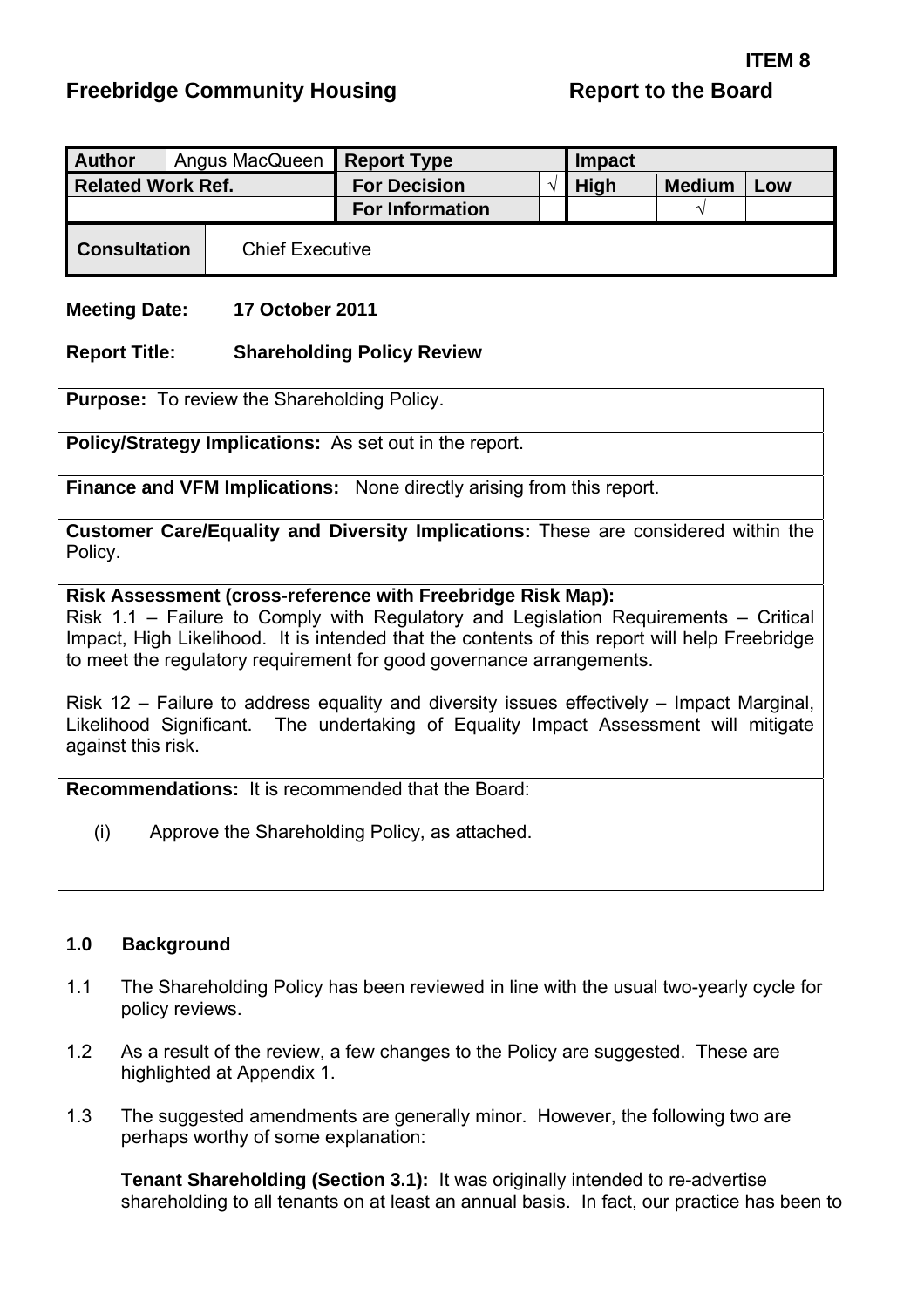do this on a quarterly basis, through "Streets Ahead", and so it is suggested that the Policy is amended to reflect this.

**National Housing Federation Code of Governance (Section 3.4):** It is suggested that this section is deleted in the interests of avoiding repetition, as the NHF Code of Governance is already mentioned in Section 1.

- 1.4 The revised Policy includes a new action plan, for 2011-2013.
- 1.5 Board members may be interested to know that there were 137 tenant shareholders as at 30 September 2011, as compared to 98 on the same date in 2010.

### **2.0 Action Plan 2009-2011**

2.1 Set out below are the actions agreed under the Policy in 2009, together with the outcomes.

| <b>Action</b>                                                                                                                                                         | <b>Outcome</b>                                                                                                                                                                                                                                                                                                                                                            |
|-----------------------------------------------------------------------------------------------------------------------------------------------------------------------|---------------------------------------------------------------------------------------------------------------------------------------------------------------------------------------------------------------------------------------------------------------------------------------------------------------------------------------------------------------------------|
| Undertake Equality Impact Assessment on the<br>Policy as a matter of urgency, reporting back to<br>the Board if any changes to the Policy are required<br>as a result | The Equality Impact Assessment was<br>undertaken and revealed no issues.                                                                                                                                                                                                                                                                                                  |
| Promote<br>tenant<br>shareholding<br>at<br>events/roadshows, etc                                                                                                      | Opportunities were taken<br>to promote<br>shareholding at tenant roadshow/open<br>events, and through Streets Ahead.                                                                                                                                                                                                                                                      |
| Contact all shareholders to see whether there are<br>any issues of accessibility/equality and diversity                                                               | shareholders were<br>All<br>contacted<br>in.<br>summer 2011. Very few responses were<br>received. One couple asked if the seating<br>arrangement for shareholders at AGMs<br>could be adjusted to make it easier for<br>them to hear, and we acted on this at the<br>2011 AGM. A few shareholders asked for<br>help with transport to AGMs, and we have<br>provided this. |
| Identify whether the BME lettings target is being<br>met for the recruitment of shareholders and<br>consider actions to address this if it is falling short           | As at 30 June 2011, 18.7% of<br>shareholders were from BME<br>communities, which compared favourably<br>with the lettings target of 10.5%. During<br>2010, for those new tenants with a low<br>level of English, we started supplying<br>information about shareholding in their first<br>language.                                                                       |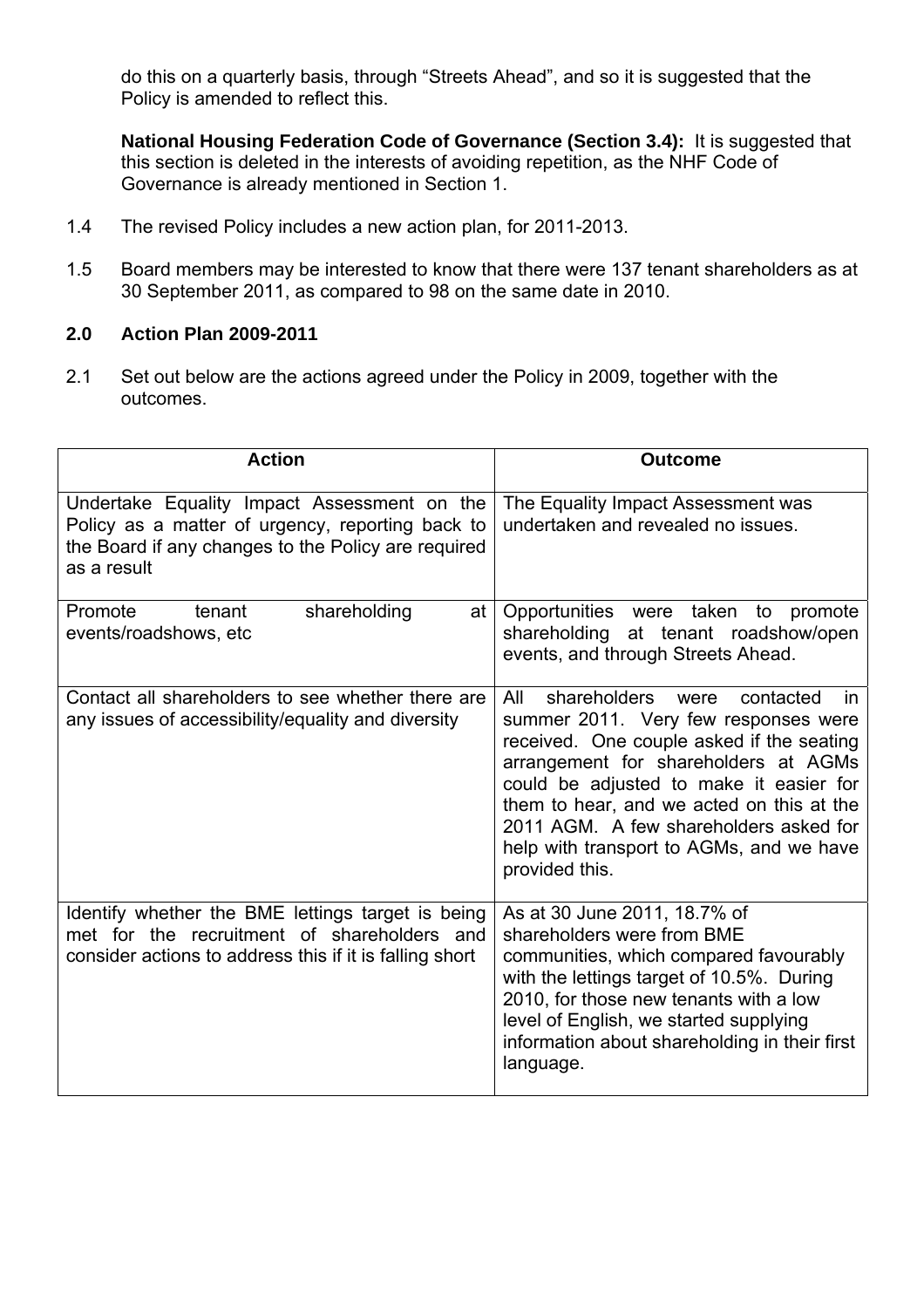#### **Appendix 1**

**Objective 2 – Community Focussed** 



| Policy 2b – Shareholding             |                                          |                    |           |  |  |  |
|--------------------------------------|------------------------------------------|--------------------|-----------|--|--|--|
| <b>Last Reviewed</b>                 | Oct <b>09-11</b>                         | <b>Next Review</b> | Oct 44-13 |  |  |  |
| <b>Responsible</b><br><b>Officer</b> | <b>Chief Executive Company Secretary</b> |                    |           |  |  |  |

#### **1 Policy Statement**

- Freebridge Community Housing's (FCH) key policy objectives in respect of the issue of shares are to: -
	- involve tenants and various stakeholders in the business of **FCHFreebridge**;
		- operate an inclusive, open and transparent shareholder policy in line with tenant promises, FCH Freebridge Rules, National Housing Federation Code of Governance - good practiceGood Practice Guidelines and FCH'sFreebridge's policies on Equal Opportunities & Diversity, Tenant Involvement and The Tenant Compact. and Customer Engagement.

#### **2. FCH Freebridge's Rules**

Part C of FCH's Freebridge's Rules cover shareholding and should be read in conjunction with this policy. The Rules state that there shall be three classes of shareholder, namely:

- the Tenant shareholders;
- the Independent shareholders; and
- the Council shareholder.

#### **3. Strategy**

#### **3.1 Tenant Shareholding**

**FCH Freebridge will invite all of its tenants to become shareholders in the organisation in** fulfilment of tenant promises and in accordance with its Rules.

New tenants will be invited to become shareholders on completion of their probationary tenancy and the invitation to shareholding for existing tenants will be repeated on an annual a quarterly -basis, through the tenants' newsletter, "Streets Ahead".

#### **3.2 Independent Shareholding**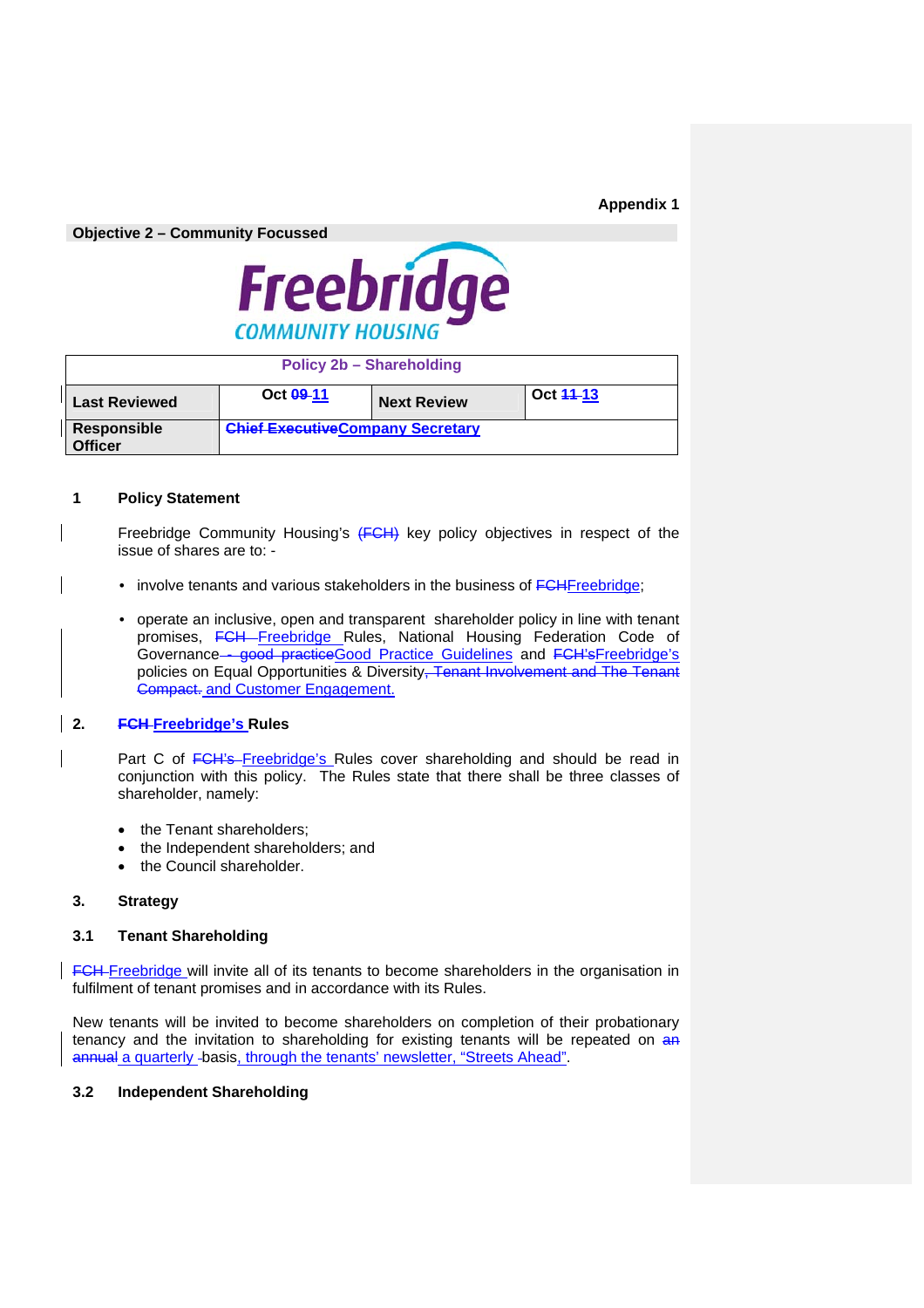FCH Freebridge will invite each of its Independent Board members to become Independent shareholders for as long as they remain on the Board.

#### **3.3 Council Shareholding**

The Borough Council of King's Lynn and West Norfolk shall be a corporate shareholder.

#### **3.4 National Housing Federation Code of Governance**

The NHF Code of Governance recommends that organisations make the purpose and role of shareholders and the scope of shareholding clear and that there are open and transparent polices for admission to shareholding, considering issues of equality, diversity, and accountability.

#### **3.54 Equality and Diversity**

Freebridge Community Housing will make every effort to ensure that its shareholding is open and accessible. This could include, but is not exclusively limited to:

- Translating paperwork into other languages,Braille or larger print
- Providing translators/signers at shareholder meetings
- Providing transport to shareholder meetings for those who would otherwise not be able to attend
- Ensuring that shareholder meetings are held in venues accessible to people with disabilities

**FCH Freebridge will seek to meet the lettings target for Black, Minority and Ethnic (BME),** as adopted by the Board, in the recruitment of shareholders.

This policy has been subject to an Equality Impact Assessment.

#### **3.65 Accountability**

While Tenant Board members and Independent Board members will normally also be shareholders, accountability of the Board to the shareholders can be assured as follows:

- With all FCH Freebridge tenants having being invited to become shareholders, there will be a much wider Tenant shareholding than just the Tenant Board members;
	- While the Council has nominated representatives on the Board, it is a shareholder as a corporate body and, as such, is distinct from the Council Board members.

#### **3.76 Nominees of Other Organisations and Employees/Board Members of Other Housing Providers**

With the exception of the Borough Council of King's Lynn and West Norfolk, which is a corporate shareholder, all shareholders shall be appointed as individuals, and not as nominees of other organisations.

At the discretion of the Board, shareholding membership shall be open to employees and Board members of other housing associations, providing that, in the opinion of the Board, there is no automatic material conflict of interest. In exercising its discretion, the Board will have regard to:

**Formatted:** Font: Not Bold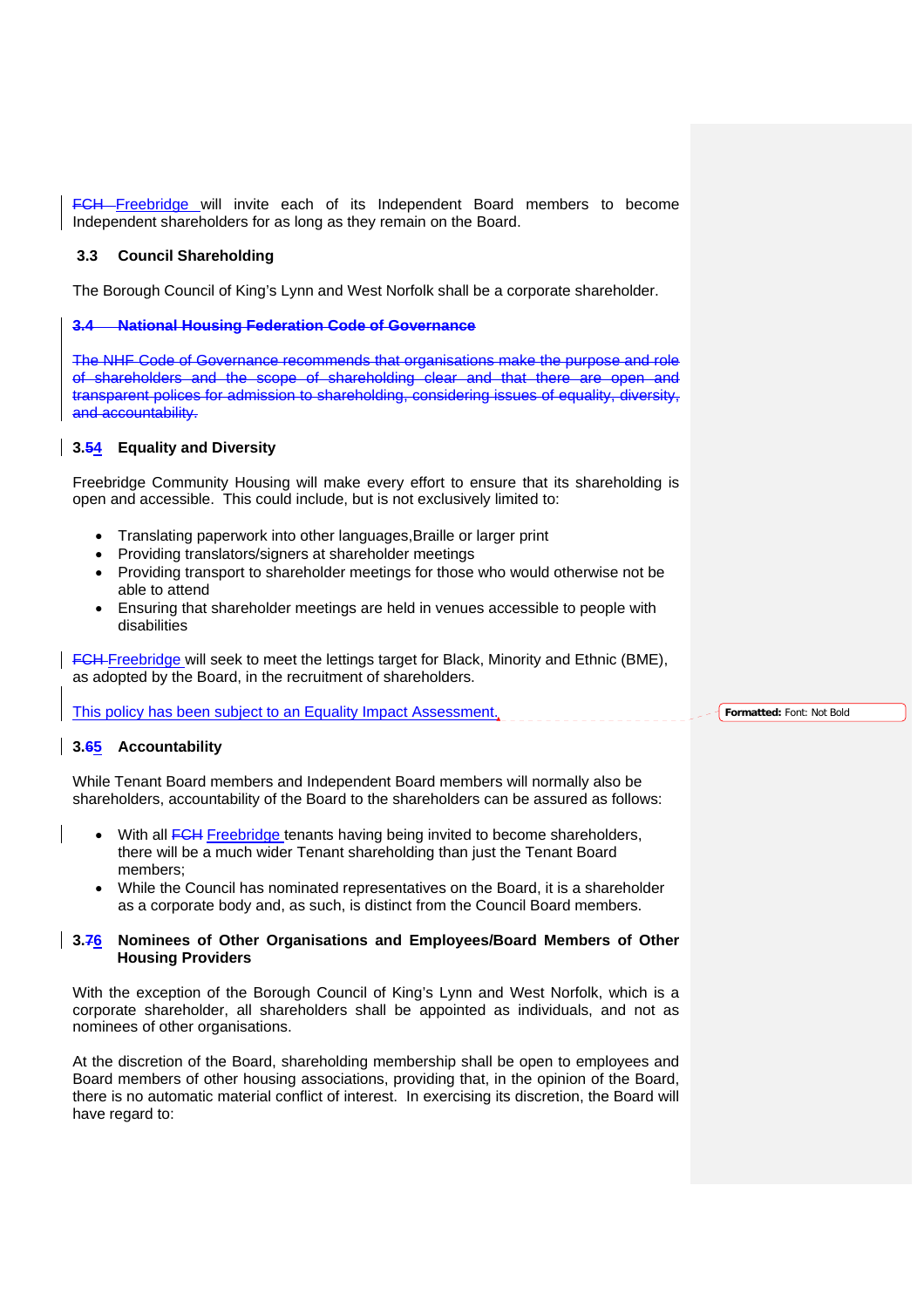in respect of another housing association:

- size;
- geographical location;
- aims and objectives, for instance mainstream social housing or special needs;

and, in respect of the individual applying for membership:

• his or her position and influence over decision-making in either association.

All applicants for shareholding shall be requested to declare if they are employees or Board members of any other housing association, including details of the role, both at the time of application and should they assume such a role during their time as a shareholder.

#### **4. Action Plan 2011-2013**

| <b>Action</b>                                                                                                                                               | Who by?              | Timescale   |
|-------------------------------------------------------------------------------------------------------------------------------------------------------------|----------------------|-------------|
| Promote tenant shareholding<br>through Streets<br>and where there<br>Ahead.<br>be other<br>may<br>opportunities, such as at tenant roadshow events          | Governance<br>team   | ongoing     |
| Contact all shareholders to see whether there are<br>any issues of accessibility/equality and diversity                                                     | Company<br>Secretary | Summer 2013 |
| Identify whether the BME lettings target is being<br>met for the recruitment of shareholders and<br>consider actions to address this if it is falling short | Company<br>Secretary | Summer 2013 |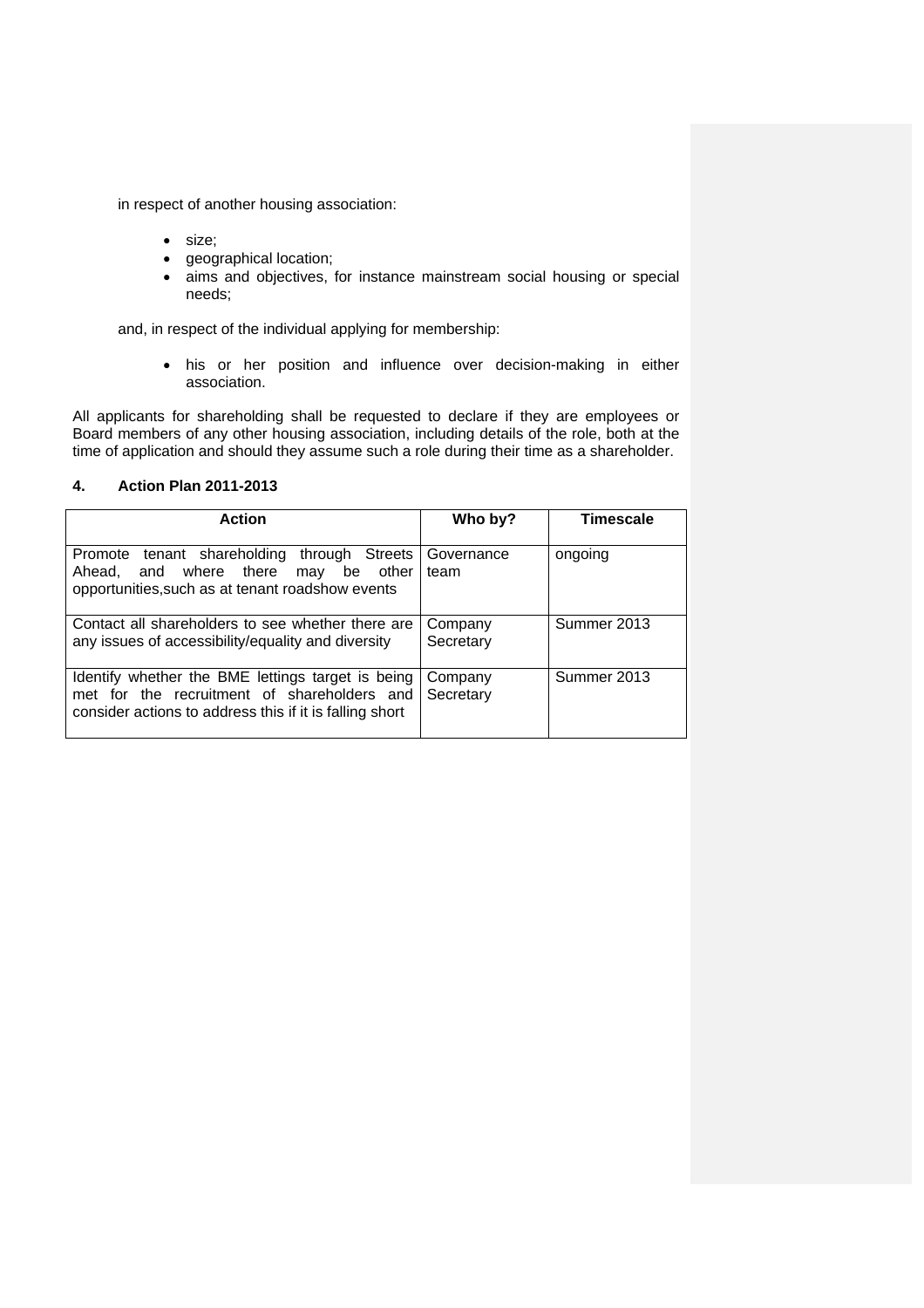# <span id="page-18-0"></span>**Freebridge Community Housing The Report to the Board**

| <b>Author</b>            | Angus MacQueen         | <b>Report Type</b>     |  | Impact |               |     |
|--------------------------|------------------------|------------------------|--|--------|---------------|-----|
| <b>Related Work Ref.</b> |                        | <b>For Decision</b>    |  | High   | <b>Medium</b> | Low |
|                          |                        | <b>For Information</b> |  |        |               |     |
| <b>Consultation</b>      | <b>Chief Executive</b> |                        |  |        |               |     |

#### **Meeting Date: 17 October 2011**

#### **Report Title: Board Member Agreement Review**

**Purpose:** To review the Board Member Agreement.

**Policy/Strategy Implications:** As set out in the report.

**Finance and VFM Implications:** None directly arising from this report, other than a recommended minor increase to the Loss of Earnings allowance.

**Customer Care/Equality and Diversity Implications:** None directly arising from this report.

#### **Risk Assessment (cross-reference with Freebridge Risk Map):**

Risk 1.1 – Failure to Comply with Regulatory and Legislation Requirements – Critical Impact, High Likelihood. It is intended that the contents of this report will help Freebridge to meet the regulatory requirement for good governance arrangements.

**Recommendations:** It is recommended that the Board:

- (i) Agree that the Board Member Loss of Earnings payment is increased in line with RPI to £52.60 per half day or evening, and that the Board Member Agreement is amended accordingly.
- (ii) Agree that the Board Member ICT allowances remain unchanged.
- (iii) Agree that the Board Member Subsistence and Carer's allowances remain unchanged.

#### **1.0 Background**

- 1.1 The Board Member Agreement was approved by the Board in December 2010.
- 1.2 Since then, the Board has agreed the following amendments to the Board Member Agreement:
	- Removal of the requirement in Paragraph 1.3 to declare membership of secret societies (agreed by the Board in March 2011).
	- Rewording of Paragraph 1.6, to reflect the Board's adoption of a policy setting out its approach to Section 122 of the Housing and Regeneration Act 2008 (agreed by the Board in April 2011).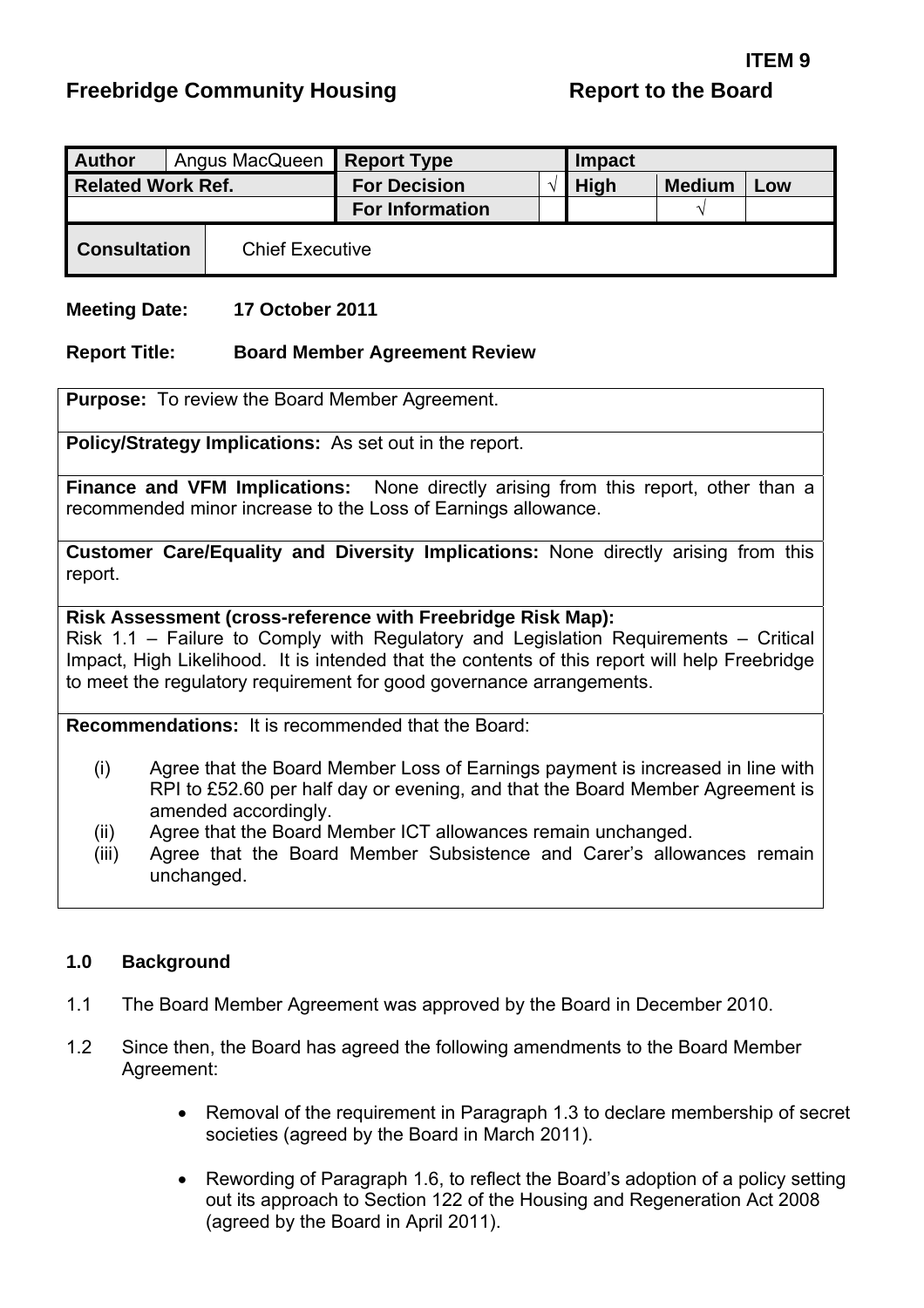- Amendments to Section 4, to specify that the board member mileage rates for private vehicles, carrying passengers, motorcycles and bicycles are set in line with the HM Revenue and Customs rate and will change as and when the HM Revenue and Customs rate changes (agreed by the Board in July 2011).
- Consequent amendment to Section 4, to change the current board member mileage rate from 40p to 45p.
- 1.3 Although these amendments have been made to the online version, they have not been issued in hard copy to board members to date. It is intended to issue updated hard copies to board members following this meeting.

#### **2.0 Board Member Expenses and Allowances**

2.1 Section 4 of the Board Member Agreement sets out the expenses and allowances applicable to board members. Some of these are to be reviewed annually, and these are set out below.

#### **(a) Loss of Earnings Scheme**

The Board Member Agreement states that a flat rate payment of £50 per half day and evening will be paid and that, unless decided otherwise by the Board, will be increased annually in line with the Retail Price Index (RPI). The most recent RPI measurement was in August 2011, at 5.2%. It is, therefore, suggested that the flat rate payment should rise by 5.2%, to £52.60.

#### **(b) ICT Allowances**

The Board Member Agreement states that, subject to a claim being received, Freebridge will provide a £200 annual allowance towards the cost of hardware and a £250 annual allowance towards the cost of communications equipment for board members who wish to use their own ICT equipment for Freebridge business. The Agreement says that the level of these allowances will be reviewed annually. It is suggested that, as there has been no significant rise in the cost of basic ICT equipment or communications packages, the current levels remain appropriate.

#### **(c) Subsistence and Carer's Allowances**

The Board Member Agreement sets out subsistence and carer's allowances that board members are able to claim. These are set as follows:

#### **Subsistence**

For an absence exceeding four hours from the normal place of residence, allowances are payable as shown below and according to the appropriate period: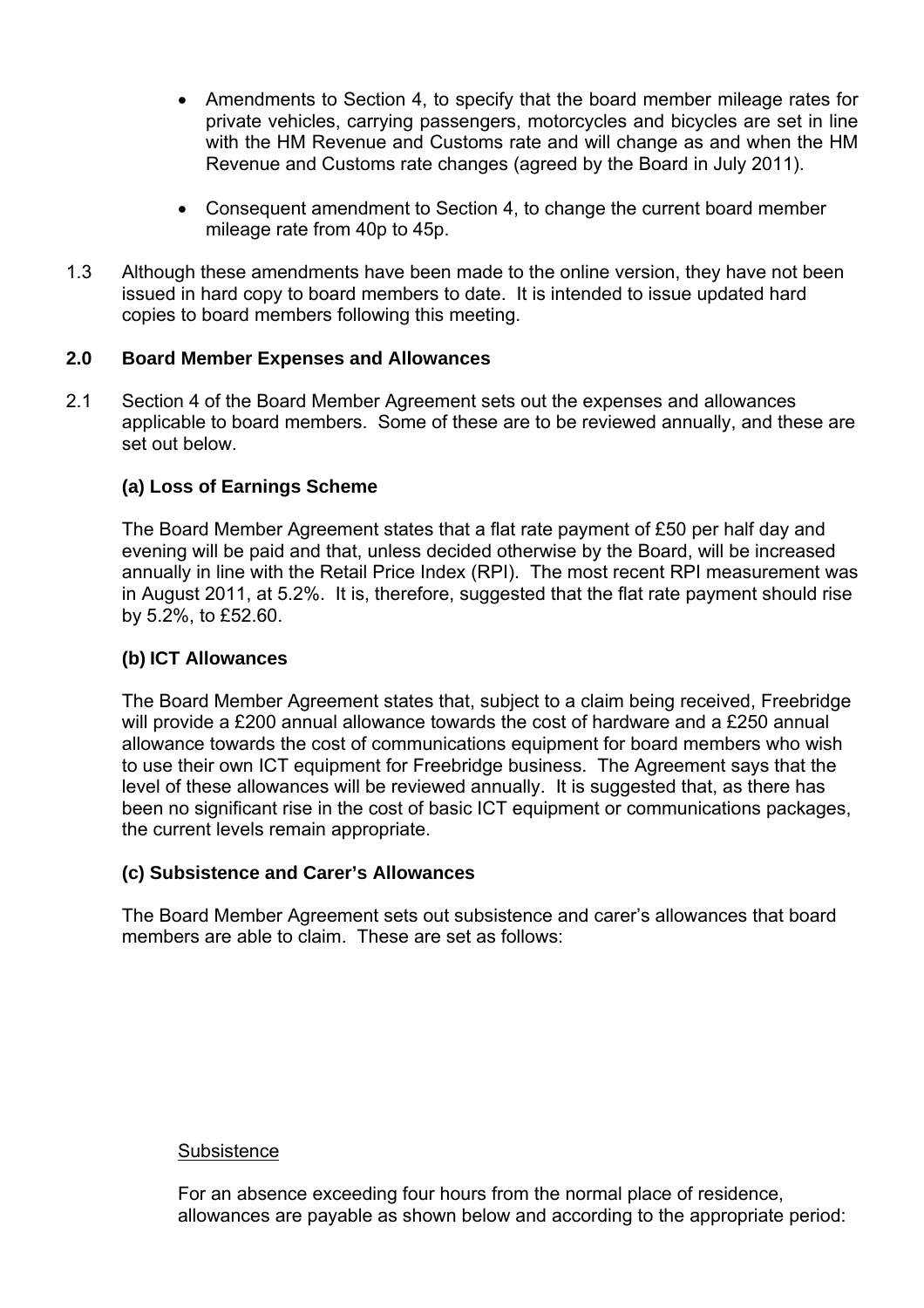| <b>Allowance</b> |                        | £     |
|------------------|------------------------|-------|
| Breakfast 4+     |                        |       |
| hours            | - ending before 11am   | 6.24  |
| Lunch            | - including noon - 2pm | 8.62  |
| Tea              | - including 3pm - 6pm  | 3.40  |
| <b>Dinner</b>    | - ending after 7pm     | 10.67 |

#### Carer's Allowance (for child care or a dependant relative)

Minimum wage (locally determined) £5.93 per hour (Receipt required. Non payable to Relatives)

These are the same as those available to staff, and it is recommended that they remain unchanged at this time.

#### **3.0 Other Amendments**

3.1 No other amendments are currently recommended to the Board Member Agreement. It is suggested that the Agreement is reviewed on an annual basis, to approve any changes in expenses and allowances, and to consider any other amendments that may have become necessary.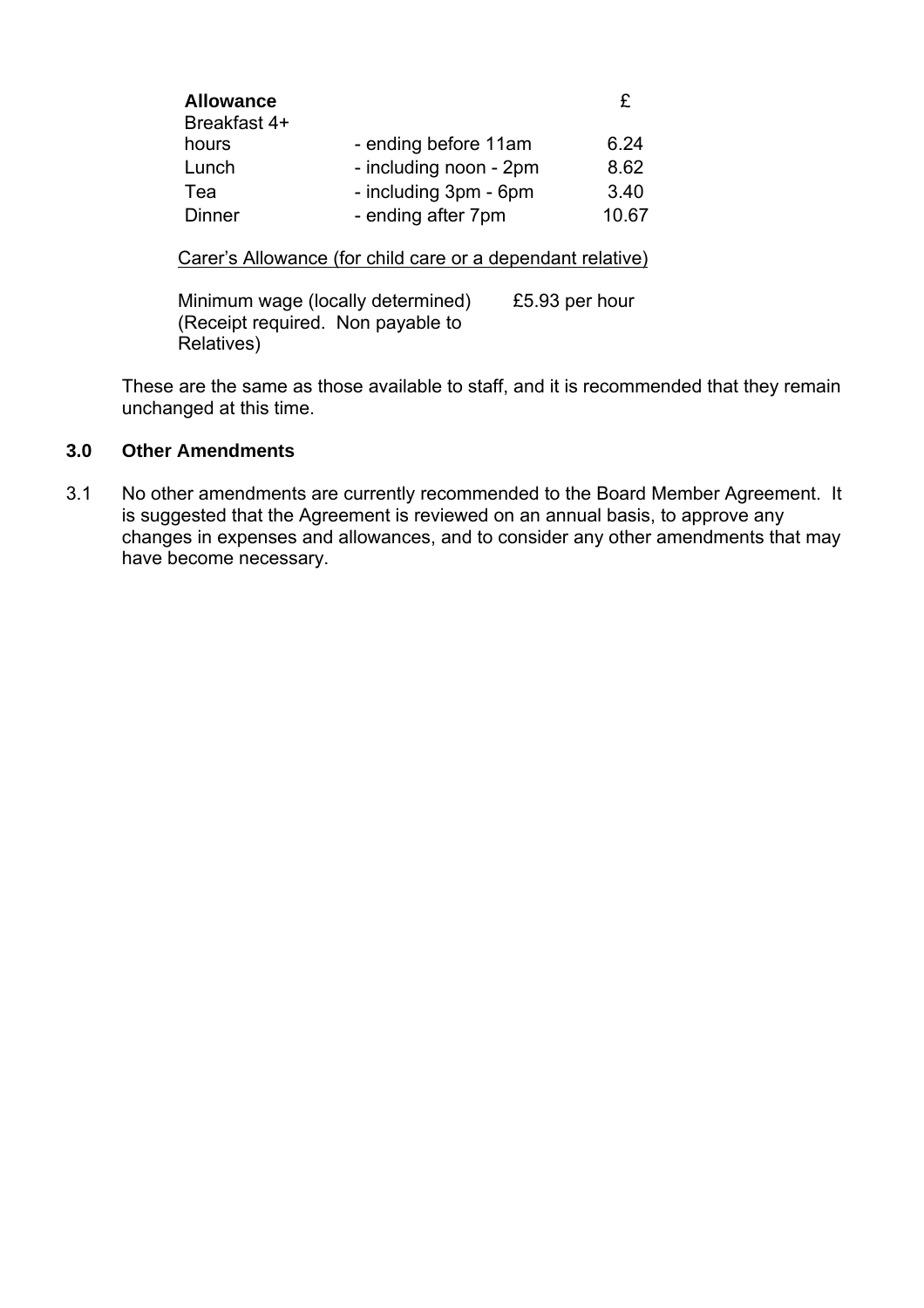# <span id="page-21-0"></span>**Freebridge Community Housing The Report to the Board**

| <b>Author</b>            | Angus MacQueen | <b>Report Type</b>                            | <b>Impact</b> |                     |     |
|--------------------------|----------------|-----------------------------------------------|---------------|---------------------|-----|
| <b>Related Work Ref.</b> |                | <b>For Decision</b><br><b>For Information</b> | <b>High</b>   | <b>Medium</b><br>اد | Low |
| <b>Consultation</b>      |                | Board Chairman, Chief Executive               |               |                     |     |

### **Meeting Date: 17 October 2011**

### **Report Title: Board Appointments**

**Purpose:** To appoint the Board's standing committees and make other Board appointments.

**Policy/Strategy Implications:** None directly arising from this report.

**Finance and VFM Implications:** None directly arising from this report.

**Customer Care/Equality and Diversity Implications:** None directly arising from report.

### **Risk Assessment (cross-reference with FCH Risk Map):**

Risk 1.1 – Failure to Comply with Regulatory and Legislation Requirements – Critical Impact, High Likelihood. It is intended that this report will assist the Board to achieve the regulatory requirement of good governance.

**Recommendations:** It is recommended that the Board:

- (i) Appoint its standing committees as set out in paragraph 1.2 of this report.
- (ii) Appoint the Chairmen and Vice-Chairmen of its standing committees, as set out in paragraph 2.1 of this report.
- (iii) Agree that the Governance Working Group continue to comprise the Board Chairman, Board Vice-Chairman and the Chairmen of each of the Board's standing committees, and that it is chaired by the Board Chairman.
- (iv) Retain Sylvia Calver, Bill Guyan, Ray Johnson, Paul Leader and Colin Sampson as members of the pool for the Complaints Panel, and appoint one more Board member to the pool.
- (v) Appoint three representatives to the  $e^2$  Joint Members Group.
- (vi) Retain Irene Gammon and Ray Johnson as the Board's representatives on the Hillington Square Steering Group.

### **1.0 Appointment of Committees**

- 1.1 The Board has three standing committees, established by Standing Order 4, namely Audit, Resources and Risk, and Operations.
- 1.2 The Chairman has undertaken a review of committee memberships. Having taken into account each board member's skills and experience, and assessed the "best fit" for the organisation, the Chairman is recommending that the Board appoint its standing committees as follows: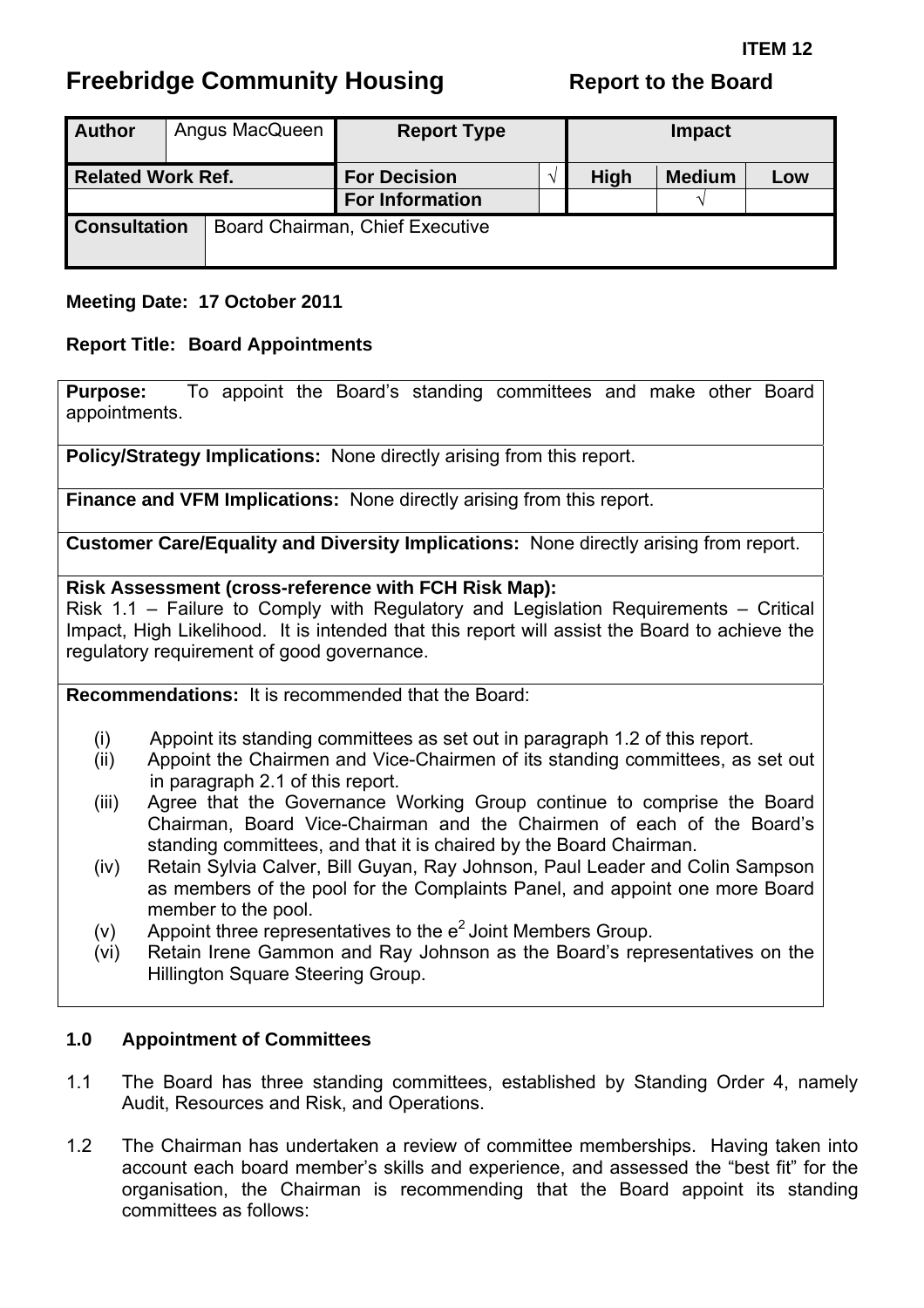Lesley Bambridge Matthew Brown Matthew Brown Steve Clark Steve Clark Sylvia Calver Irene Gammon Bill Guyan Michael Jervis Ian Pinches Colin Sampson Paul Leader Karen Sly (co-opted member)

#### **Audit Operations Resources and Risk**

Paul Leader **Ian Pinches** Ray Johnson (as Board Chairman)

#### **2.0 Appointment of Committee Chairmen and Vice-Chairmen**

- 2.1 The Chairman has reviewed the positions of Chairman and Vice-Chairman of each committee, and makes the following suggestions:
	- (a) Audit Committee Paul Leader (Chairman), Ian Pinches (Vice-Chairman)

 It is suggested that Paul continues in the role of Chairman, and that Ian's professional experience will enable him to provide valuable support as Vice-Chairman.

(b) Operations Committee – Steve Clark (Chairman), Colin Sampson (Vice-Chairman)

 It is suggested that Steve's professional background makes him ideally placed to succeed Nigel Donohue as Chairman of the Committee, whilst Colin's many years as a councillor will enable him to provide valuable support as Vice-Chairman.

(c) Resources and Risk Committee – Matthew Brown (Chairman), Michael Jervis (Vice-Chairman)

Matthew was recruited a year ago with a view to succession planning for Michael. Matthew has served as Vice-Chairman of this Committee for the past year, and it is suggested that he is now ready to step up to the position of Chairman, supported by Michael as Vice-Chairman.

2.2 As can be seen from 1.2 above, the Chairman is suggesting that the Chairman of each committee also serves as a member of another committee, in the interests of achieving a more collaborative approach.

#### **3.0 Governance Working Group**

3.1 The Board has previously resolved that the Governance Working Group comprise the Board Chairman, the Board Vice-Chairman, and the Chairman of each of the standing committees, and that it is chaired by the Board Chairman. It is suggested that this position is maintained.

#### **4.0 Complaints Panel**

4.1 The Board maintains a pool of six members to take part in Complaints Panel meetings. Currently, five members of the Board are appointed to the pool, namely Sylvia Calver, Bill Guyan, Ray Johnson, Paul Leader and Colin Sampson; there is a vacancy following the departure of Nigel Donohue. It is suggested that the current membership of the pool is maintained and that the vacancy is filled.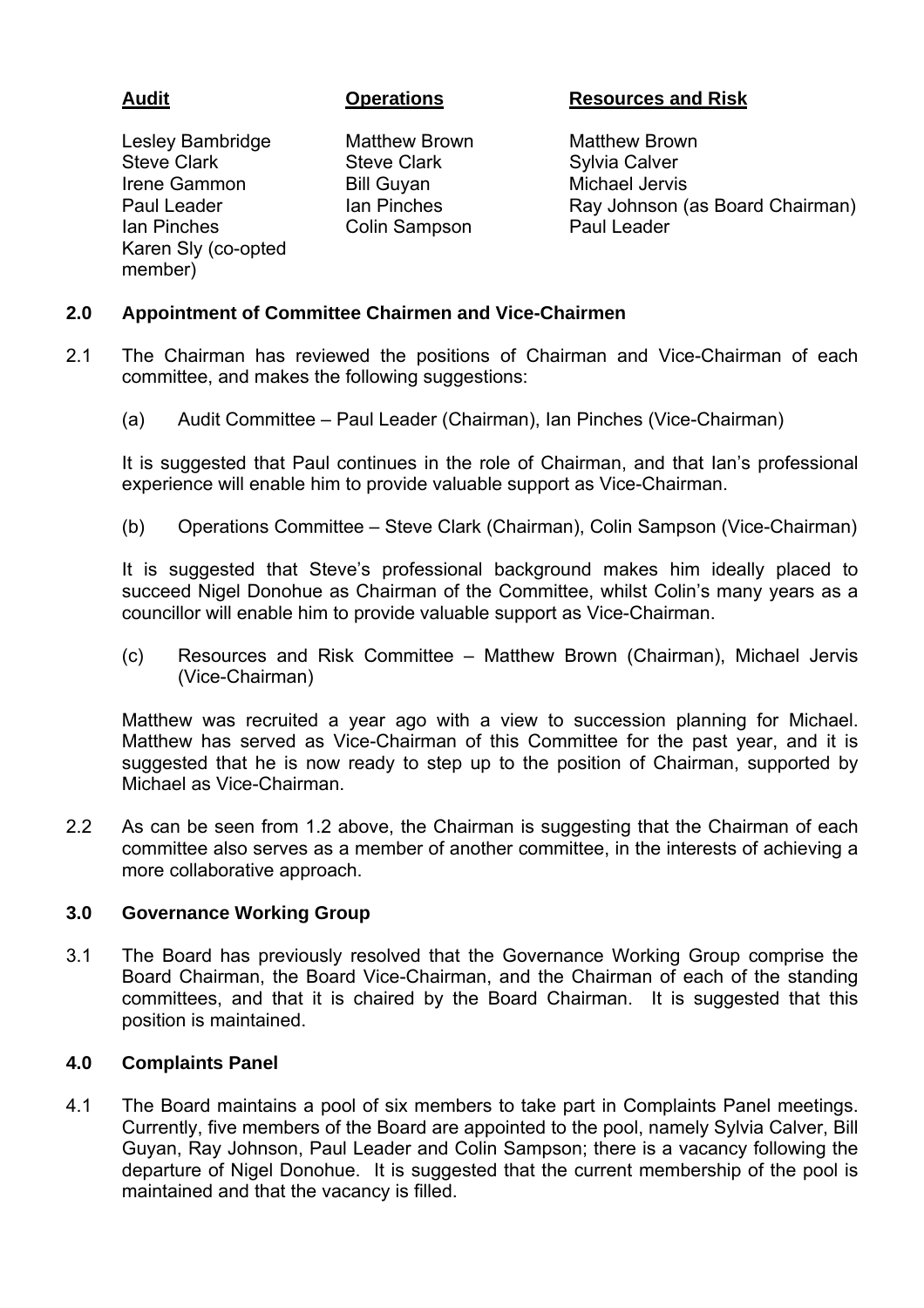# **5.0 e2 Joint Members Group**

5.1 The Board is asked to appoint three members to the  $e^2$  Joint Members Group

# **6.0 Hillington Square Steering Group**

6.1 Ray Johnson and Irene Gammon currently represent the Board on the Hillington Square Steering Group, and it is suggested that this membership is maintained.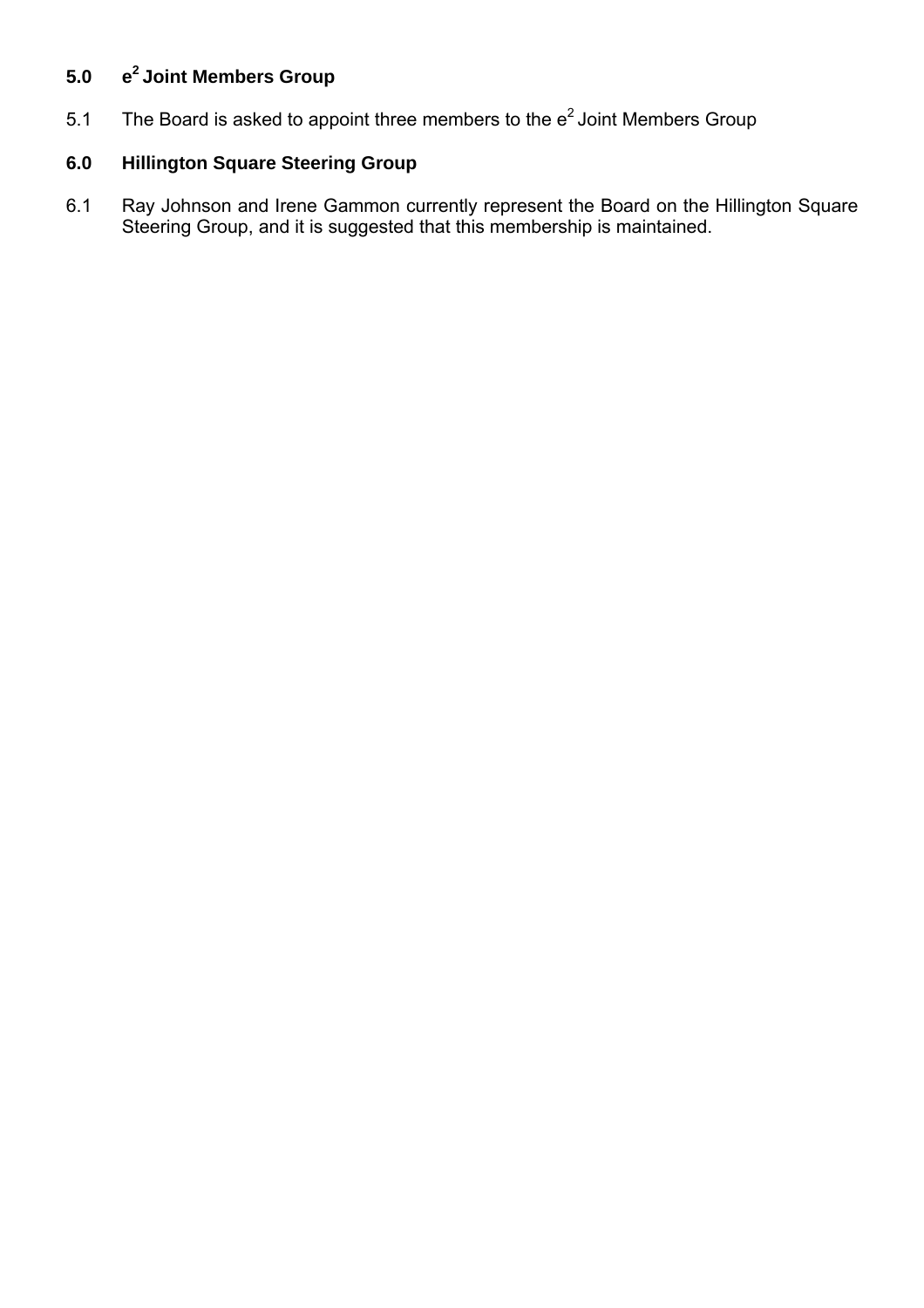# <span id="page-24-0"></span>**Freebridge Community Housing The Report to the Board**

| <b>Author</b>            | <b>Robert Clarke</b> | <b>Report Type</b>     |      | <b>Impact</b> |     |
|--------------------------|----------------------|------------------------|------|---------------|-----|
| <b>Related Work Ref.</b> |                      | <b>For Decision</b>    | High | <b>Medium</b> | Low |
|                          |                      | <b>For Information</b> |      |               |     |
| <b>Consultation</b>      |                      |                        |      |               |     |

### Meeting Date: 17<sup>th</sup> October 2011

### **Report Title: Continuous Recording (CORE) of Lettings and Sales for 2010/11**

#### **Purpose:**

The purpose of this report is to highlight any significant changes to our lettings in 2010/11 and how these compare to lettings in 2009/10, to identify any trends or indicators that could affect the way we manage our housing stock in the future.

The information concentrates on key areas of the business covering, Income Collection, Re-let times, Equality & Diversity and Homelessness.

The report covers both General and Supported Housing needs.

#### **Policy/Strategy Implications:**

None immediately

#### **Finance and VFM Implications:**

None immediately

#### **Customer Care/Equality and Diversity Implications:**

In the coming year we need to ensure we maximise benefit take up for new tenants and underline the importance of maintaining income stream and tenancy sustainment.

We continue to work with the Police, Local Authority and other agencies to ensure we deal effectively with any racial tensions that are brought to our attention. Although we are letting to diverse groups it remains an area where we have had to deal with just a few incidents. This report can be cross-referenced to the Black and Minority Ethnic Board Report (17<sup>th</sup> October 2011)

#### **Risk Assessment (cross-reference with Frebridge Risk Map):**

Risk 2.4 – Poor Void Performance – Critical Impact, Significant Likelihood Risk 2.5 – Poor Income or Benefit Collection – Critical Impact, Low Likelihood Risk 2.8 – Ineffective or Insufficient Estate Improvement – Critical Impact, Significant Likelihood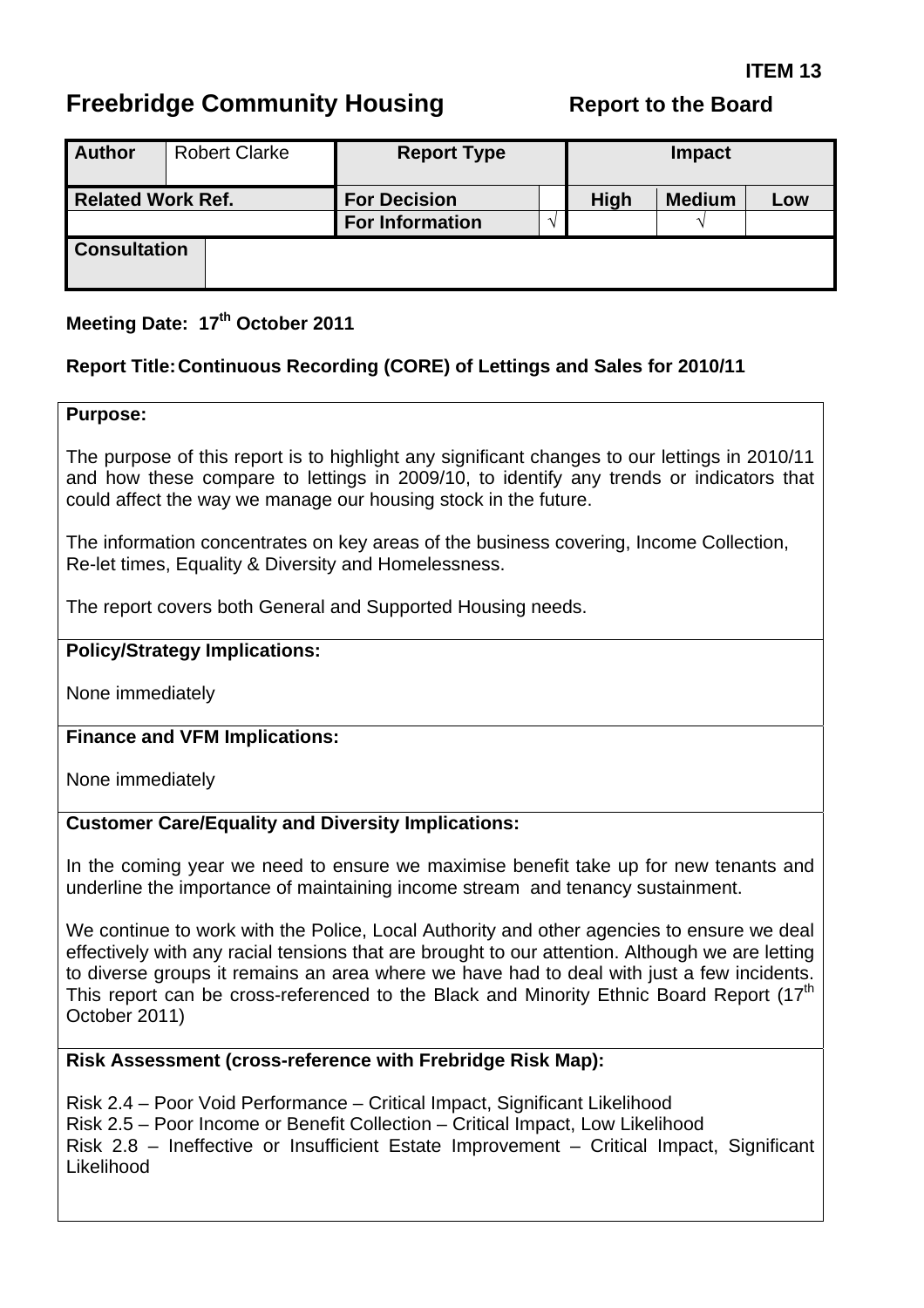**Recommendations:** It is recommended that the Board:

(i) Note the contents of this report.

CORE provides us with statistics of how and whom we let our properties to. These areas range from the type of tenancy we offer new tenants to the reason why the property became vacant in the first instance.

The average re-let times shown in the CORE report for 2010/11 was 12 days which was 2 days under our target of 14 days. This compares to 30 days in 2009/10. The target for 2011/12 is 10 days.

In total there were 465 lets in 2010/11 (693 in 2009/10).

This was made up from 334 lets in General Needs Housing and 131 from Supported Housing.

In particular your attention is drawn to the following;

#### • **That our customers do not tend to move outside our Local Authority (LA) area with 97% of them moving within the same LA area. This follows previous years' trends.**

We are undertaking an evaluation of why our tenants move out of their properties and particularly looking to understand why our tenants are transferring within our stock. If we can assist our tenants to remain in their properties we will be able to reduce void costs, reduce re-let times and contribute to sustainable communities. We will be evaluating the impact of the Decent Homes Programme and the work carried out on our non traditional properties to ascertain if our tenants remain in their properties longer. Early indicators suggest that our tenants are moving due to overcrowding.

#### • **There is a still high dependency on housing benefit (General Needs) 67%.**

Despite the dependency on housing benefit it is pleasing to note that the eviction and abandonment rates remain stable alongside our upper quartile rent collection rates. This demonstrates that we have a balanced approach to debt recovery and are working with our customers to sustain their tenancies. It is unlikely that the dependency on housing benefit will change in the foreseeable future and with this in mind we are beginning to evaluate the possible impact of Housing Benefit Reform on our customers with special attention being given to our tenants who will have a reduction in their housing benefit if they are under occupying their property.

The Board will receive an Under Occupation Strategy later this year for consideration.

It will be interesting to see if the Affordable Rents regime affects any of the trends reported by CORE in 2011/12 and if Fixed Term Tenancies will affect trends the following year. We will let our first affordable rent property in October 2011. We are still researching the application of Fixed Term Tenancies and will present a paper on these in due course.

Over the second half of the financial year we will continue to monitor trends to identify issues that could have an adverse affect on our re-let performance. There is nothing significant to note from the CORE report that will change our current procedures.

The CORE reports for General Needs and Supported Housing are available on request.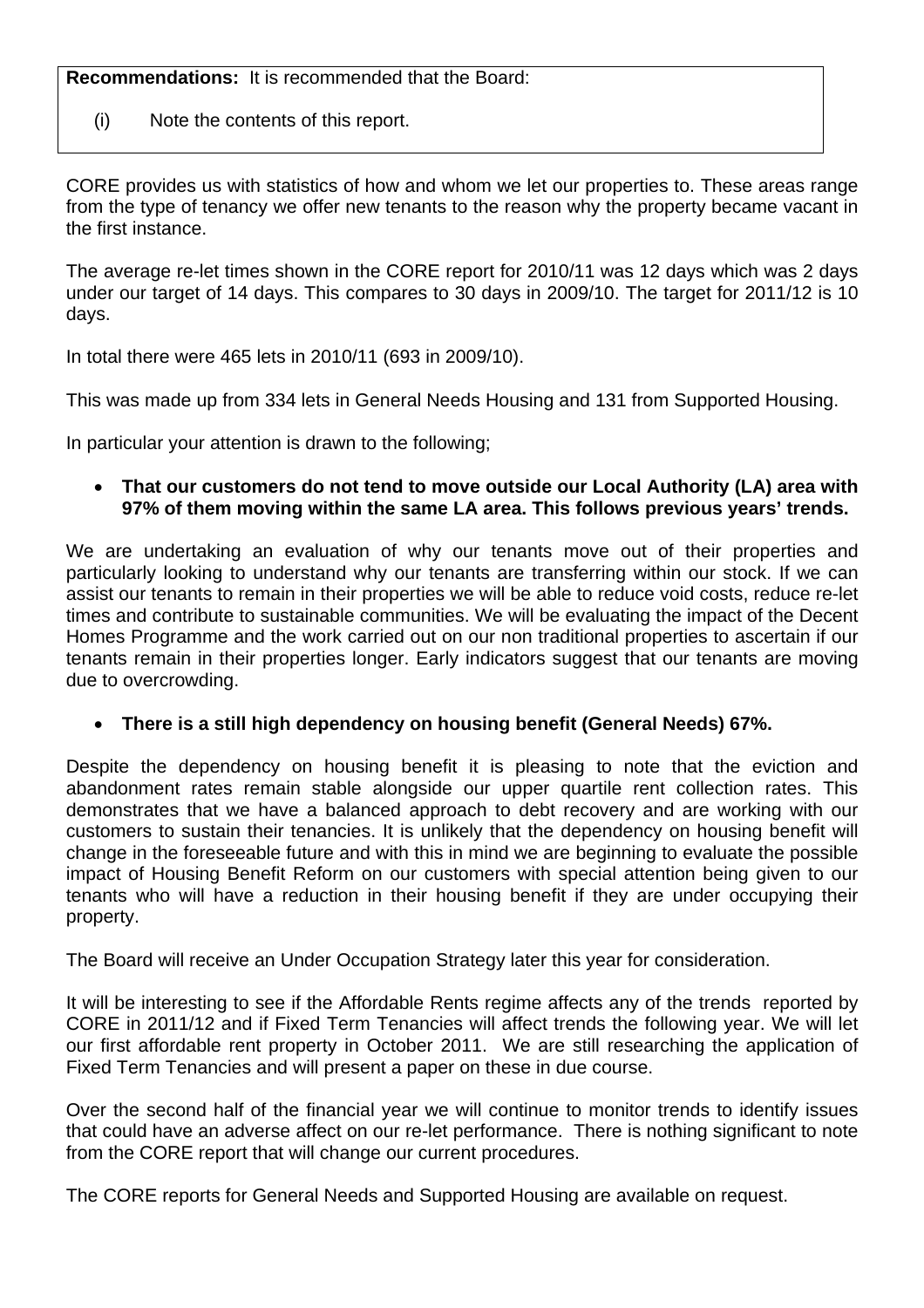# <span id="page-26-0"></span>**Freebridge Community Housing The Report to the Board**

| <b>Author</b>                 |  | Sean Kent | <b>Report Type</b>                                           | <b>Impact</b> |             |               |     |
|-------------------------------|--|-----------|--------------------------------------------------------------|---------------|-------------|---------------|-----|
| <b>Related Work Ref.</b>      |  |           | <b>For Decision</b>                                          |               | <b>High</b> | <b>Medium</b> | Low |
| Equality & Diversity Strategy |  |           | <b>For Information</b>                                       |               |             |               |     |
| <b>Consultation</b>           |  |           | Management Team & Borough Council King's Lynn & West Norfolk |               |             |               |     |

#### **Meeting Date: 17 October 2011**

#### **Report Title: Black & Minority Ethnic (BME) Targets**

**Purpose:** To reset BME targets for lettings, governing body membership and staffing.

**Policy/Strategy Implications:** None Directly

**Finance and VFM Implications:** None Directly

**Customer Care/Equality and Diversity Implications:** Part of ensuring our services and governance represent the communities we serve.

**Risk Assessment (cross-reference with FCH Risk Map):**  Risk 1.1 – Failure to Comply with Regulatory and Legislation Requirements – Critical Impact, High Likelihood.

**Recommendations:** It is recommended that the Board:

(i) Adopts a new BME lettings target of 11.44% and reviews this annually

The Tenant Services Authority Regulatory Code required us to set targets for Black and Minority Ethnic (BME) people for lettings and that this is then applied to staff appointments and promotions plus membership of the governing body and tenants organisations.

Although the Regulatory Code has been replaced by the new Regulatory Framework which does not include this specific requirement it is recommended that the Board continues to use and develop this method of monitoring for Equality & Diversity purposes.

The best measure of housing need that the Association can access is the applicants register for home choice. The most recent information from this shows that "As at 20<sup>th</sup> September 2011 there were 5,872 applicants on the housing register. 561 did not answer the question regarding ethnicity on the application form. Of the 5,311 answering the question, 609 (11.44%) described themselves as something other than 'White British'. By far the largest section of this 11.44% was those describing themselves as 'White Other' 540 (10.18%) predominantly being migrant workers." Of particular note is that last year the waiting list had 4,748 applicant, so has increased by 23.6% in the last year.

Therefore a BME target for lettings of **11.44%** is proposed for 2011 to replace the previous 2010 target of 10.51%.

The target will not over-ride the requirement to appoint the best qualified person for the role and the Association is not proposing any form of positive discrimination or quota but will need to monitor against this target to ensure that it is not being in any way discriminatory if it fails to achieve it.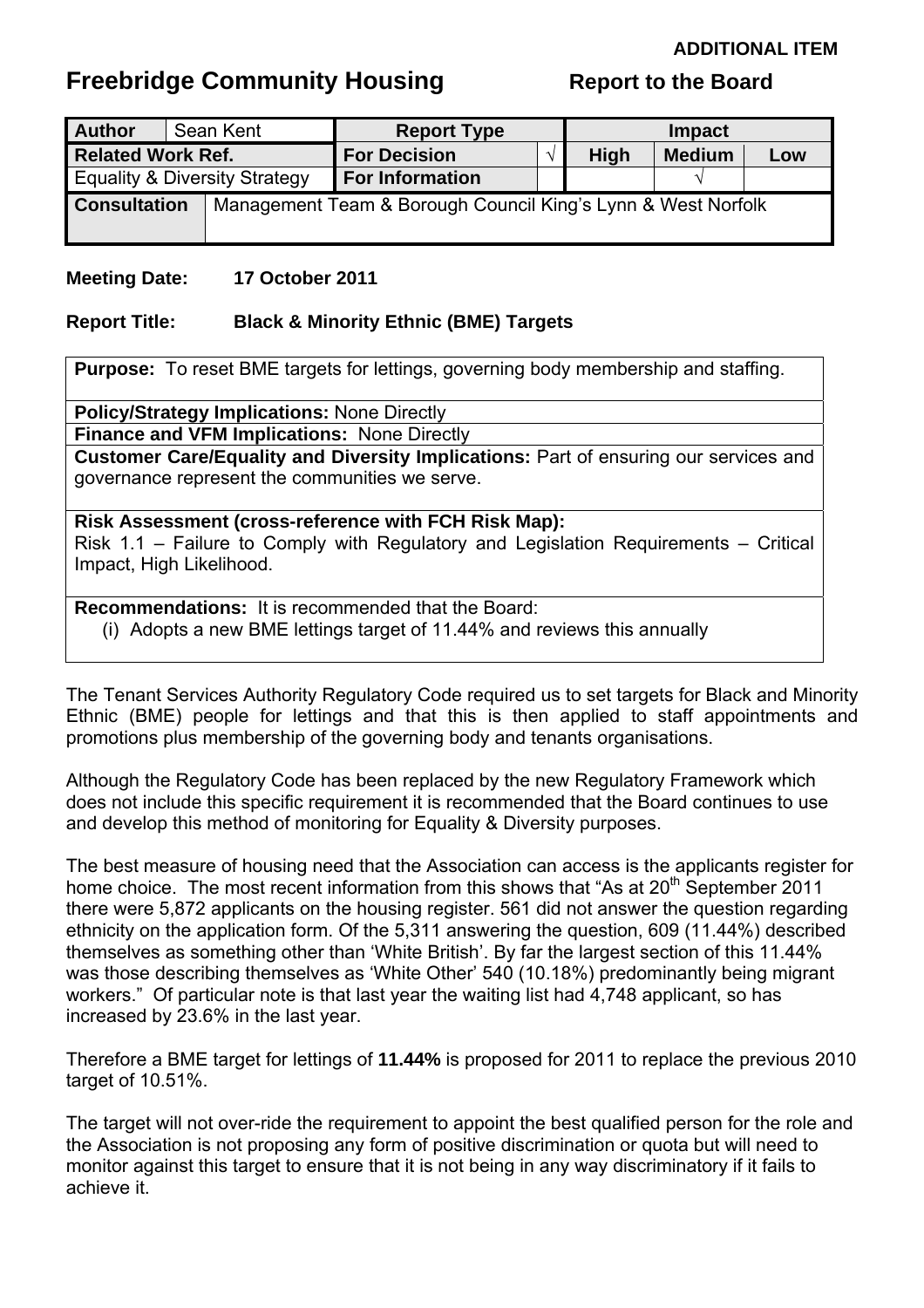Monitoring against last year's target of 11.44% and 2010 of 10.51%, our total lettings data for the year ended March 2011 showed the following:-

| <b>Ethnic Group</b>               |                | Lettings 2011 |     | Lettings 2010 |  |
|-----------------------------------|----------------|---------------|-----|---------------|--|
| White: British                    | 386            | 83.00%        | 526 | 82.70%        |  |
| White: Irish                      | 2              |               | 3   |               |  |
| White: Other                      | 71             |               | 100 |               |  |
| Mixed: White & Black African      |                |               |     |               |  |
| Mixed: Other                      | 3              |               | ი   |               |  |
| Asian/Asian British: Other        | 0              | 17.00%        |     | 17.30%        |  |
| <b>Black/Black British:</b>       | $\overline{2}$ |               |     |               |  |
| (Caribbean/African)               |                | Target        |     | Target        |  |
| <b>Black/Black British: Other</b> | $\Omega$       | 11.44%        | 5   | 10.51%        |  |
| Chinese/Other: (Chinese & Other)  | O              |               | O   |               |  |
| Gypsy/Roman/Irish Traveller       | O              |               |     |               |  |
| Total                             | 465            |               | 636 |               |  |

This shows 17.00% of our lettings were to BME tenants, where BME is defined as every category except White:British. This is slightly lower than the previous year at 17.30% and above the previous target of 8.15%. There is however a significant variation between our General Needs Lettings at 20.7% and Support Housing at 7.6%.

Looking at the nationality of our lettings we can see that the largest non-UK national groups are:

| <b>Nationality</b> | Lettings 2011 | $\frac{0}{2}$ |
|--------------------|---------------|---------------|
| Lithuania          | 32            | 6.9%          |
| Latvia             | 19            | 4.1%          |
| Poland             | 3             | 0.6%          |
| Estonia            |               | 0.2%          |
| Romania            |               | 0.4%          |
| Other EEA          | 11            | 2.4%          |
| Any other country  |               | 0.6%          |
| <b>Total</b>       | 71            |               |

We also have information about the age profile of applicants, which compare to our lettings for last year as follows:-

| Age Range | <b>Lettings 2011</b> |       |       | <b>Waiting List</b> |  |  |
|-----------|----------------------|-------|-------|---------------------|--|--|
| $17 - 24$ | 87                   | 18.7% | 1,016 | 17.3%               |  |  |
| 25-59     | 226                  | 48.6% | 3,736 | 63.6%               |  |  |
| $60 +$    | 152                  | 32.7% | 1,120 | 19.1%               |  |  |
| Total     | 465                  |       | 5,872 |                     |  |  |

This shows that lettings from the 25-59 age group are under-represented while both older and younger tenants are over-represented. This may be due to lighter levels of vulnerability in these groups.